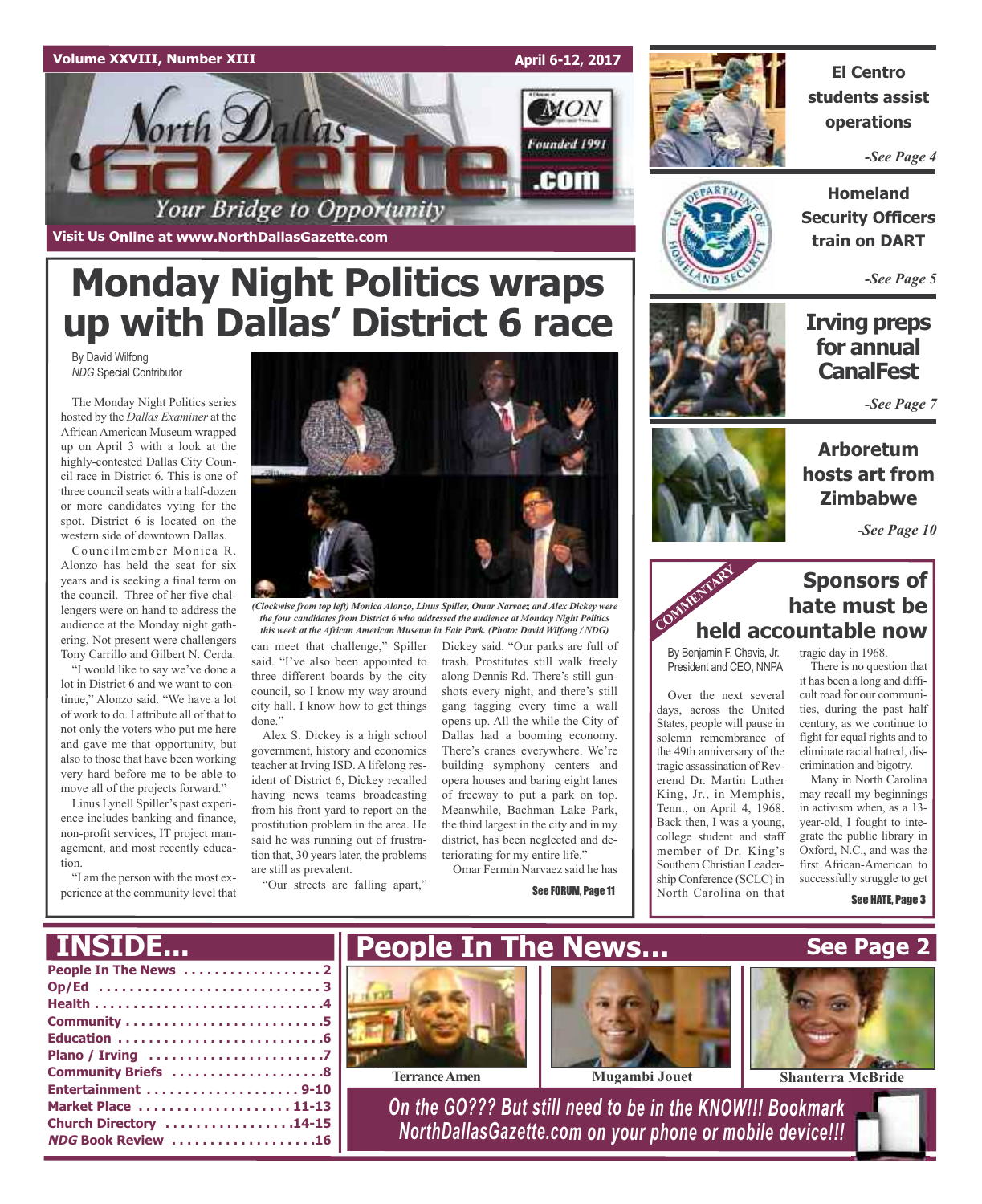### **Terrance Amen**

(BlackNews.com) -- Terrance Amen, founder and CEO of 3ufirst.com, asks, "Does the Black community really want to solve its problems?" He continues, "We're not working together enough to really solve the major problems in our community. We continue to wait for people outside our community to solve them, when we have the ability to solve our own problems." Does he have a point? He says that if just half of our community (based on 50 millionAfrican Americans) donated just \$20 a month, which would be \$500 million a month, and



\$6 billion a year, we could solve our education problems.

Terrance says its very realistic, but rarely do we hear the Black media talking about what we can do for

#### ourselves. The focus is more on what people outside our community should do for us, which is why the problems continue to persist. You hear this word diversity (still discriminated against when it comes to jobs) come up a lot. Terrance says, it's 2017 and we're still talking about diversity! If we donated just \$20 a month for education, health, business investment and other non-profit organizations that are solving the other problems in our community, we can solve a lot of the major problems in the community.

Terrance comments, "The leaders of the Black church have millions of members, yet have no united economic

plan for our community. So the question to ask ourselves is, why aren't we doing this? For one there aren't a lot of people thinking like this. Another reason is the Black media doesn't focus on interviewing and showcasing companies and organizations, who focus on solving the major problems in our community. More importantly, as a community, we aren $\Box$ t focused on doing this." Terrance says, when you spend a trillion dollars in every community but your own, what are you saying about whose community you value? We've been programmed to be individuals rather than a community.

"It takes a village to raise

a child, but are we really practicing this? We see every day, the results of not doing this." He continues, "It's time to look in the mirror and ask ourselves, am I contributing to solving the major problems in my community or am I just thinking about myself and my family? Trust plays a role as well in why we don't support each other, but what have we really lost to a company or organization that's trying to help our community, by donating \$10 - \$20 a month? You will eventually see if that company or organization is serious about solving the problems in our community." Using the excuse that we

don't trust or know enough about the company or organization is not a good excuse, when we spend money on things that have little to no value and when we live in the information age, where you can check out any company or organization and get enough information to make an educated decision. Terrance says, a sign of insanity is doing the same thing, but expecting a different result. By doing nothing or very little, we'll continue to get nothing or very little. But you will never be able to say there weren't companies and organizations out there trying to solve the major problems in our community.

### **Mugambi Jouet**

By Alex Shashkevich

The United States is currently experiencing a deep political and social divide, according to many experts. But what has led to this polarization?

Mugambi Jouet, a Thomas C. Grey Fellow and lecturer at Stanford Law School, tackles this question in his new book, *Exceptional America: What Divides Americans from the World and from Each Other.*

Jouet examines the ideological evolution of American conservatism and how American exceptionalism is



among the root causes of current political polarization in the country.Jouet also explores what sets the U.S. apart from other Western countries.

*Stanford News Service* interviewed Jouet about hisresearch. **How and why did you start working on the re-**

**search behind this book?** I grew up in Paris in a multicultural environment, as my mother is French and father Kenyan. At 17, I moved to the United States for college and ultimately lived in many regions, including the East Coast, South, Midwest and West Coast. I was always fascinated not only by how America compares to other nations but also by the great contrasts within the U.S.

I started this research during the Barack Obama presidency to examine the sources of the nation's polar-

ization and why Americans often intensely debate issues that generally are not controversial, or less so elsewhere, in the modern Western world, such as universal health care, gun control, the existence of climate change, abortion and contraception. Additionally, I wanted to examine the roots of Donald Trump's political rise, which I trace to a long-term ideological evolution.

**What do you believe is the biggest takeaway from your research?**

The United States is exceptionally polarized compared to other Western nations due to unique aspects of its history, culture, politics, legal institutions, religious attitudes, race relations and foreign policy. Even though divisions exist in all countries, there are far more sources and forces of polarization inAmerica. Its polarization is also frequently over very basic issues, such as whether people should have a right to medical treatment, whether to allow unlimited spending by special interests in political campaigns, whether global warming is a hoax, whether to torture terrorists and whether people should have an unbridled right to bear

Moreover, the U.S. has many other unique features

arms.

within the West, including massincarceration, the death penalty, a tendency to exempt itself from international human rights treaties, and a substantial minority of Biblical literalists who reject the theory of evolution and believe in apocalyptic prophecies.

People often overlook these differences by correctly noting similarities between the anti-immigration, nationalistic movements of President Trump and farright European parties aiming to dismantle the European Union. Even on immigration, however,America is

#### See JOUET, Page 12

### **Shanterra McBride**

Dallas Women's Foundation and the Junior League of Dallas (JLD) are hosting hundreds of girls ages 11 to 15 at #BestSelf 2017 on April 29 at Southern Methodist University's Hughes-Trigg Student Center. A program of Dallas Women's Foundation's Leadership Initiative, #BestSelf teaches young women leadership skills, healthy conflict resolution and more, so that they embrace and become their "best selves."

The Foundation's Leadership Initiative is committed to advancing and increasing the number of women and girls in leadership positions by presenting



voices of women leaders and producing targeted research advocating for women's leadership.

This year's event is organized in partnership with the Junior League of Dallas, an organization of women committed to promoting voluntarism, developing the potential of women and improving the community through the effective action and leadership of trained volunteers, as part of its 95th anniversary.

Bonner Allen, JLD president, said, "BestSelf is a special way to celebrate our 95th anniversary, as a wonderful reflection of our mission. It is also a demonstration of Dallas Women's Foundation's ripple effect: the Foundation not only has invested in the Junior League of Dallas and our members for years, but provided this opportunity for us to invest together in the lives of hundreds of girls. The JLD takes great pride in working in partnership with the Foundation on this very meaningful event."

The keynote speaker and

emcee is Shanterra McBride, founder of Marvelous University, which offers life coaching and success planning for young people and specializes in leadership development for girls and young women. A popular speaker, she is the author of "Love Your Jiggle: The Girl's Guide to Being Marvelous." A native Dallasite, McBride is a first generation college graduate who received two degrees from SMU and a master's degree in Organizational Leadership from Gonzaga University. The day includes inform-

ative breakout sessions, a tour of SMU and other fun, such as jam sessions. In ad-

See McBRIDE, Page 10



*2 | April 6-12, 2017 | North Dallas Gazette*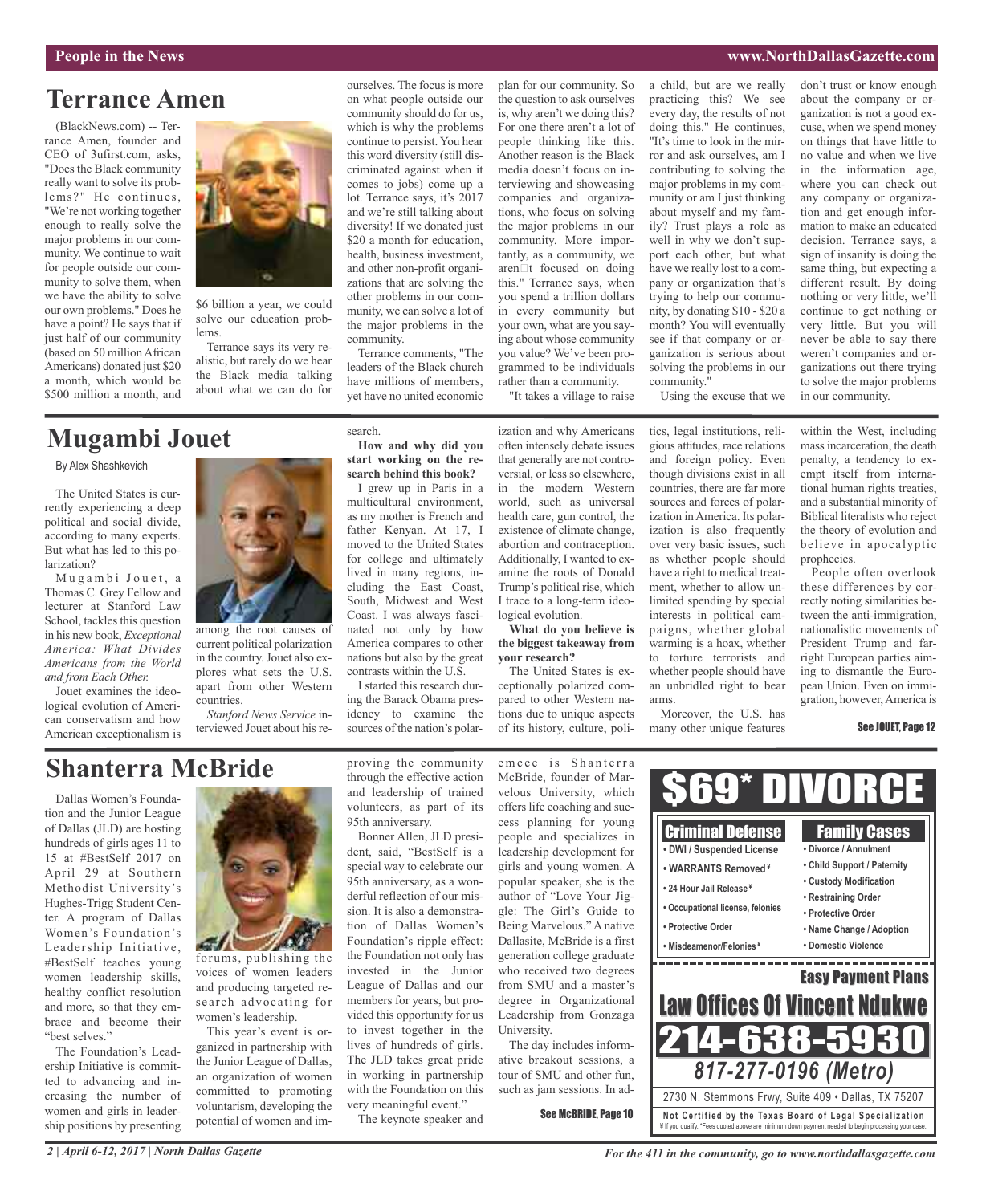#### **www.NorthDallasGazette.com Op-Ed**



*North Dallas Gazette assumes no responsibility for unsolicited material and reserves the right to edit and make appropriate revisions.*

> *"Do what you say you are going to do ... when you say you are going to do it.*

**Publisher's Office:** publisher@northdallasgazette.com

**Sales Department:** marketing@northdallasgazette.com 972-509-9049

### **Editorial Department:**

editor@northdallasgazette.com

### **Online:**

www.NorthDallasGazette.com www.twitter.com/NDGEditor www.facebook.com/NorthDallasGazette www.pinterest.com/NDallasGazette www.instagram.com/NorthDallasGazette

### STAFF

**Chairman Emeritus** *Jim Bochum 1933 – 2009*

**Religious/ Marketing Editor** *Shirley Demus Tarpley* **Published By** *Minority Opportunity News, Inc.*

**VPAdvertising and Special Projects** *LaRoyce Green Jones*

> **Web Master** *Todd Jones*

**Special Projects Manager** *Edward Dewayne "Preacher Boy"Gibson, Jr.*

**Community Marketing** *Nina Garcia Nadina Davis*

#### **Advisory Board:**

*John Dudley Myrtle Hightower Fred Moses Annie Dickson Cecil Starks Willie Wattley Coty Rodriguez-Anderson B. J. Williams Denise Upchurch Barbara Simpkins, ADVISORY BOARD SECRETARY*

### *Margaret Freelon David Wilfong*

**Production**

**Editor** *Ruth Ferguson*

**Contributing Writers** *Jackie Hardy Terri Schlichenmeyer Nicole Scott Hope Oriabure-King David Wilfong*

#### **Advisory Board Committees:**

*Public Relations Planning and Implementation* Cecil Starks, CHAIRPERSON

*Business Growth Referral* John Dudley, CHAIRPERSON

*Program Policy Development* **Annie Dickson, CHAIRPERSON** 

*Quality Assurance* Myrtle Hightower, CHAIRPERSON Coty Rodriguez

**An ACTION plan for protest**



Protest without a strategy is like December without Christmas. We have to align our thoughts with action. Clever sloganeering

only goes so far. Each week there seems to be some type of protest regarding the presidency of Donald J. Trump, last week was no different. After all of the marches are done it is like the barking dog catching the car. Now what? We have to develop an action plan to go along with the chants, marching and street

#### signs.

Recently Dallasites gathered to protest, as it is their right. Critics say, "stay home, why bother?" I disagree. I support these marches as a way to communicate displeasure over the policies of a man I view as incompetent, arrogant, with policies that will lead our country to self-destruction.

Changing and directing public opinion to stop Trump's policies is essential to saving America. The vast majority of America has expressed their displeasure with President Trump. His historically low poll numbers reflect support from

See ACTION, Page 13

### **NDG Readers Sound Off**

**Richardson begins planning for Cotton Belt Rail Line's impact**

I'm confused by these comments. Are trains more dangerous to children than

cars? Is the city of Richardson unwilling or unable to provide appropriate barriers near elementary schools?

I'm also confused as to why Dallas gets to weasel

out of paying the full DART penny to fix its own pension screw ups, and why this should come at the expense of the cities that would presumably still pay the full penny and didn't screw up their em-

ployee pension funds. *- Keith* **To share your**

**opinion visit NorthDallasGazette.com**

**HATE,** continued from Page <sup>1</sup>

a library card there. Later, I worked for the SCLC, CORE, NAACP, and the United Church of Christ Commission for Racial Justice. Today, I proudly serve the National Newspaper Publishers Association (NNPA) as President and CEO.

Over the years, our work has taken different shapes and has required many different approaches and levels of intensity to ensure we continually push our leaders and fellow citizens further down the path of freedom, justice and equality.

Under the Obama Administration, we were fortunate to have friends in the White House, the Department of Justice and all across the Administration, who recognized the historic opportunities and worked with us to maximize them. We saw many advances for our communities and the priorities were rightly on addressing criminal justice reforms, labor, income, education, poverty and access to health care. We did not arrive fully there, but we were well on our way to making more progress for all people in America.

With the rise of the so called alt-right movement and its anti-immigration agenda that many believe helped to elect President Trump, we find ourselves working to maintain the status quo in civil rights rather than advancing this fight. And we have every right to be concerned and frustrated. Yet, as Dr. King believed, we should work to get each President of the United States, including President Trump, to denounce bigotry and hatred, as well as to champion racial equality.

We must tap into that energy to push our agenda and ensure that our nation's leaders do not support bigotry of any kind and that means identifying individuals and groups that are sponsoring this hate and holding them accountable.

Unfortunately, here in my home state of North Carolina, the Foundation for the Carolinas has spent tens of millions of dollars over the years supporting groups that sponsor hate and advance this anti-immigration and population control agenda that threatens our communities. All immigrants should be treated fairly and equally without discrimination.

Behind a veil of anonymity created by the Foundation, donors who support this organization are able to indirectly fund extremist groups without any public accountability. The Foundation prides itself on—and even advertises—donor anonymity as a reason to contribute to the foundation.

Large donors are assured that Foundation for the Carolinas has "fewer reporting requirements" than private foundations that they might otherwise choose as a vehicle for their giving. This condition, afforded to some of our state's wealthiest individuals, has enabled patrons of the organization to operate unchecked — making this lack of transparency as a significant liability for your organization.

According to the "LosAngeles Times" and others, one individual in particular, Fred Stanback, has used the foundation to direct his money to extreme causes. Behind the cloak of the foundation, Mr. Stanback has become a leading supporter, funneling tens of millions of dollars, to fringe anti-immigrant groups including the Federation for American Immigration Reform (labeled an extremist group by the Southern Poverty Law Center). It is my understanding that Mr. Stanback is behind several donor advised funds at the Foundation, which afford him this anonymity.

Over a period of more than 10 years, the Foundation has donated more than \$20 million dollars to the Federation for American Immigration Reform (FAIR) and to NumbersUSA, a similarly minded and well-known extremist group. These vehicles have proactively disseminated

hateful xenophobic sentiment throughout our region and country, ostracizing some of our most vulnerable citizens.

In addition, the Foundation For The Carolinas' board of directors reserves "variance power," which authorizes it "to modify any condition or restriction on the distribution of funds if in its sole judgement(without the approval of any trustee, custodian or agent), such restriction or condition becomes, in effect, unnecessary, in capable of fulfillment, or inconsistent with the charitable needs of the area served by the Foundation…"

Despite the board's discretionary power, it chose to support organizations whose agendas were clearly at odds with the best interests of a diverse nation.

As a civil rights and social justice leader, my view is that we should not tolerate this kind of unjust targeting of our most vulnerable citizens by Foundation for the Carolinas' anonymous patrons. Public accountability for all nonprofits is necessary. It is our duty to fight for justice for all. It's time for the Foundation for the Carolinas to come clean and stop sponsoring such hate groups. Let's move our nation forward and not backward.

*Benjamin F. Chavis Jr. is the President and CEO of the National Newspaper Publishers Association (NNPA).*

*The North Dallas Gazette, formerly Minority Opportunity News, was founded in July 1991, by Mr.Jim Bochum and Mr.Thurman R. Jones. North Dallas Gazette is a wholly owned subsidairy of Minority Opportunity News, Inc.*

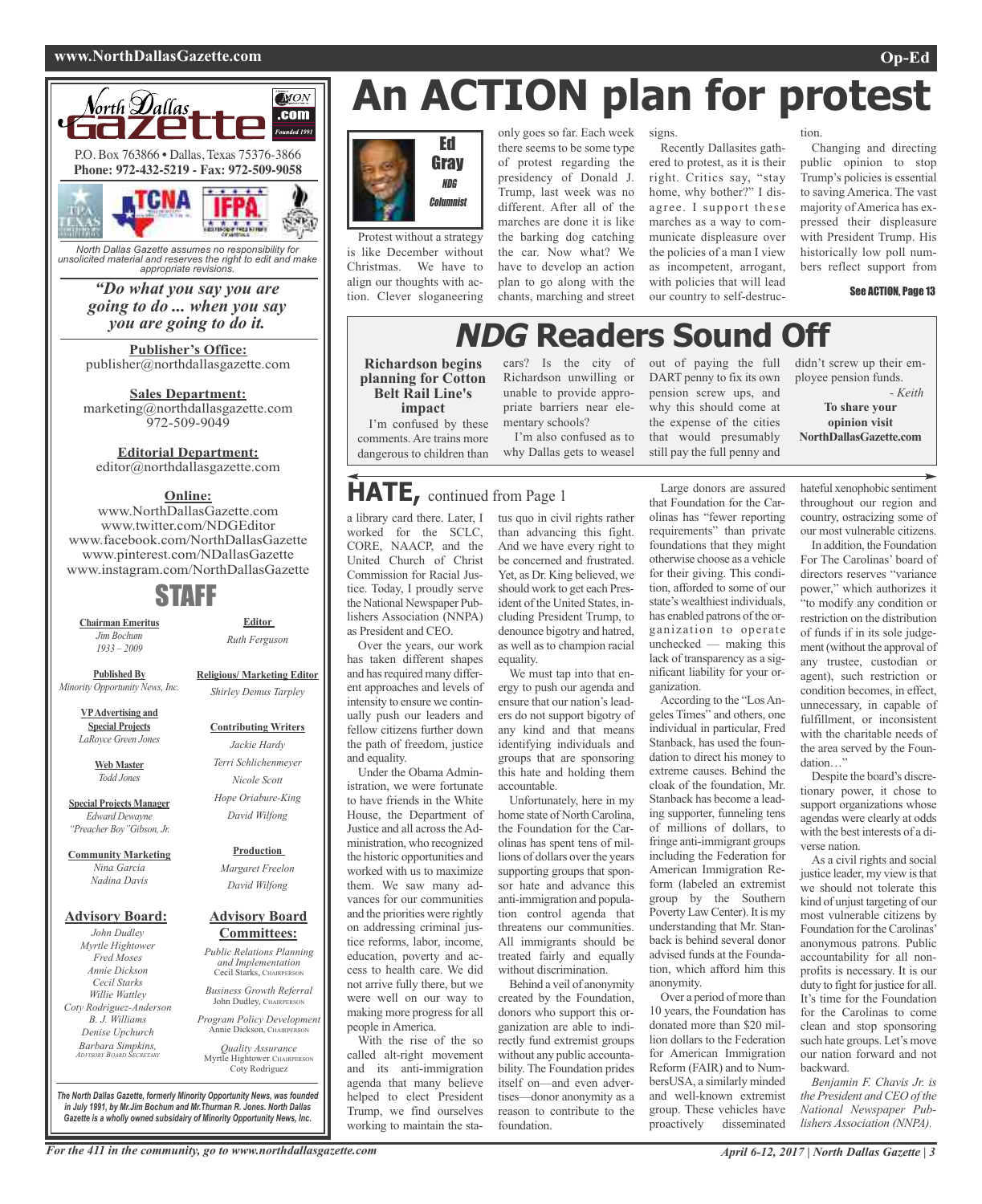### **Health www.NorthDallasGazette.com**

### **El Centro surgical technologists assist with operation, provide patient care**

Jai Atkins left a promising career as a flight attendant start her work life over. Shunning the airline's management program, she decided to pursue her long-held dream of working in the medical field.

Last year, she enrolled in the Dallas County Community College District's surgical technology program at El Centro College. Atkins is crafting her skills at the school's mock surgical suite located in the Allied Health and Nursing Building.

"I spent nearly 20 years as a flight attendant, and I wanted something different," said Atkins, who expects to finish her courses in June. "The health care field has always interested me. I didn't want to do nursing, per se. I want to be in health care but also to be proactive in a different way."

Surgical technology, she said, provided that option. Atkins was drawn to the field partly because of the mercurial nature of surgeries.

"If you're part of the medical field, you have to be adaptive," Atkins said. "No day is ever the same. No hour is the same. It's quite similar to aviation. You have sequences. There is an order in how things are going to be done. You may start doing one type of surgery, and your duties can change during that surgery. You always have to be ready."

Assisting and caring for patients is one of the most essential parts of an operation. Also called scrub techs or operating room techs, surgical technologists are essential to the delivery of safe, surgical care. Their duties vary and may include transporting patients to and from surgery.

"Safety is critical in any surgery, and you have to be aware that there sometimes are unforeseen circumstances," Atkins said. "So you adjust. You're trained, and you rely on your training."

Preparation ensures that operations run smoothly. Surgical technicians maintain a sterile environment, pass instruments and supplies to surgeons, and are responsible for patient safety. Surgeons and other staff members depend on them to count sponges and keep track of instruments, supplies and other equipment used in the operating room.

#### **Surgical technologists are team players**

Serving others has always been at the forefront of Natali Estrada's goals. She left a career at a private day care center to pursue surgical technology.

Her parents pushed her toward nursing, a field she wasn't convinced would suit her.

"At first I thought: this is hard. But after a while, you don't get dizzy. You get used to the butterflies in your stomach, and you remember that this is about your patient," said Estrada, who also finishes her courses in June. "And then you see it as rewarding. You're actually making an impact.

"I love helping people, and this seems like a good career," added Estrada, who worked with children before she enrolled in El Centro's surgical technology program. Dressed in scrubs with

hair and faces covered, students take part in mock learning sessions at El Centro's nursing lab. Blades, sutures and hypodermic needles are routinely passed among them asthey rehearse drills.

The training is repetitious but vital, said fellow student Lisa Sagnibene. "You can't be turned off by body fluids," she said. "Any surgery can go from mundane to manic."

#### **Surgical tech: one of the most important**

**jobs in the operating room** Trained surgical technologists are tasked with a multitude of assignments – all de-

**CDC observes National Youth HIV & AIDS Awareness Day**

April 10th is National Youth HIV & AIDS Awareness Day (NYHAAD). NY-HAAD is the first annual observance day set aside to recognize the impact of the HIV/AIDS epidemic on young people.

National Youth HIV & AIDS Awareness Day (NY-HAAD) serves as a reminder that investing in young people's health and education is a critical step to achieving an AIDS-free generation. This annual observance was created in 2013 by Advocates for Youth and other partners to educate the public about the impact of HIV/AIDS on youth.

**Teens in the United States** In the United States, more than 1 in 5 new HIV diagnoses were in young people aged 13-24 years. Despite the disproportionate number of new HIV infections occurring among youth, the percentage tested for HIV is low compared to other age groups. Only 10% of sexually experienced U.S. high school students have ever been tested for HIV.

From 2005 to 2015, CDC data show declines in sexual risk behaviors among teens, including fewer currently sexually active high school students. Still, the prevalence of some behaviors remains high and puts young people at risk. For instance, condom use has decreased among teens, with more than 40% of sexually active high school students not using a condom the last time they had sex.

Additionally, some teens,

See CDC, Page 7

signed to give optimum care before, during and after a medical procedure. They prepare operating rooms, get patients ready for surgery, count supplies – including sponges and instruments – and they maintain a sterile work area.

The work is intense, said Belinda Allen, who oversees the surgical technology program at El Centro. This career field places its graduates in environments where they work next to surgeons, regis-



See TECH, Page 5

*Students Jai Atkins and Natalie Estrada practice techniques in El Centro's nursing lab (Photo: DCCCD)*

"Feeling inspired" Submitted by Resharch, at DART organization DALLAS COMMUNITY MOSAIC | PLANO | #DARTable  $\pi$ ) let's go.

**DARTable GEM #54** 

4 | April 6-12, 2017 | North Dallas Gazette **State Assembly** For the 411 in the community, go to www.northdallasgazette.com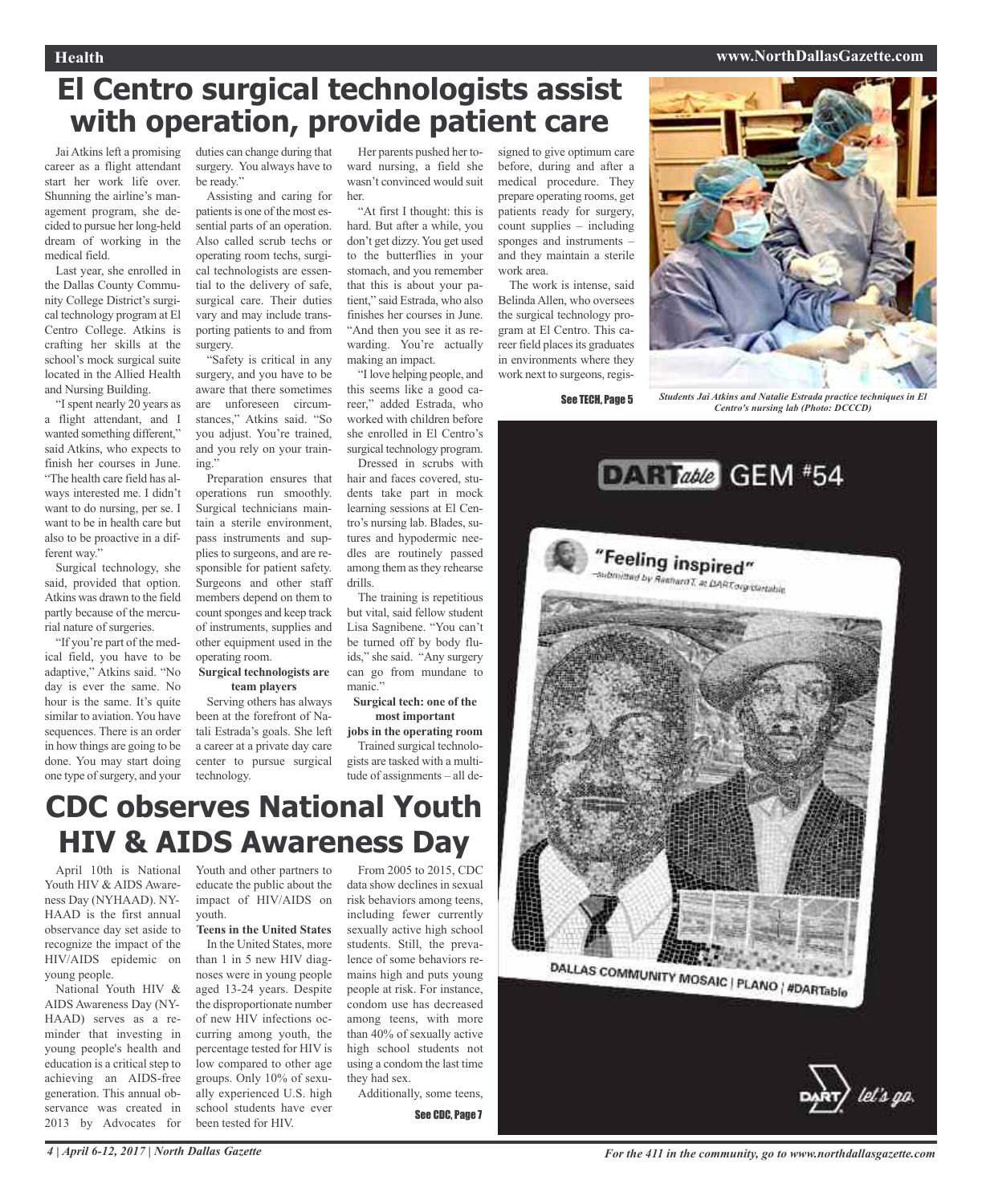### **www.NorthDallasGazette.com**



### **Car Care Clinics to address check engine light**

When that dreaded check engine light comes on, your mind inevitably races as numerous questions start flowing through your head.

*What does it mean? How serious is it? Can I still drive my car?*

*How much will it cost to fix?* You can get these and

other questions answered at

transportation all in a very focused geographic area. DHS officers are able to familiarize themselves with light rail on the DART lines, which connect to both the TRE and Amtrak for examples of larger trains. Now

one of seven Car Care Clinics planned throughout the Dallas-Fort Worth area in April. The North Central Texas Council of Governments partners with local automobile repair shops each year to help motorists address issues related to their vehicles. This is the second year for the clinics to focus on the check engine

light.

When a vehicle's check engine light turns on, there may be an issue that could negatively impact its emissions. Vehicles with check engine lights illuminated cannot pass the emissions portion of the State inspection. That means they cannot be registered.

These free clinics will

provide drivers with an opportunity to talk to a technician about what may be causing the check engine light to come on and what may be required to fix the problem. Some vehicle owners may qualify for assistance with emissions repairs, if they meet certain in-

See CLINIC, Page 8

### eral different types of public **DART: Homeland Security officers on trains are just training**

By David Wilfong NDG Special Correspondent

Some DART riders on their way to work Tuesday afternoon were surprised when police officers from the Department of Homeland Security (DHS) boarded their trains, blocking the exits, and ran K9 dogs through the trains. While impressive at first sight, Mark A. Ball of the DART media office said this was a rather routine occurance in Dalas.



"We live in a very unique part of the country," Ball said. "The federal government loves Dallas."

Ball explained that the DART system in Dallas gives visiting law enforcement officers access to sev-

### **TECH,** continued from Page <sup>4</sup>

tered nurses and anesthesiologists.

Students learn critical thinking skills and time management; they become a valued member of a surgical team. Allen boasts that her students are quick, observant and love details. She hopes that her eight students, all on track to graduate in a few months, will become part of a focused and dedicated workforce.

Surgical technologists are skilled at making sure medical procedures are accomplished under ideal conditions or with optimum competency. They are an integral part of any surgical team and must prepare for anything unforeseen.

Hospital training ensures that students get a feel for the rigors of the job, Allen said.

"Surgeries can last 30 minutes or eight or 10 hours," Allen explained. "You can't focus on the clock. You have to be prepared, professional and, of course, pay attention. The

doctors are not looking up to see which instrument you're putting in their hands. You have to know, and they trust you to know."

Technologists can work part time or full time. And some are roving workers, which means that they can work at more than one medical facility, Allen said. "Surgery is surgery. You just have to learn a new environment. The point is, it's a team effort. Doctors and nurses depend on them to be knowledgeable, confident and adaptable," she added.

The pay is steady, and the job outlook remains positive through 2017. Workforce Solutions of Greater Dallas project 1,500 job openings in the field through the year.

Workers may be called on to work nights, weekends and holidays or double shifts. The demand for workers in this field is expected to grow 15 percent through 2024 to accommodate an aging population that requires more surgeries, according to the

DART even has a streetcar which stops at Union Station along with the other two. Then there are the different types of buses, and the fact that those buses run them to both a large and mediumsized airport (DFW and

U.S. Department of Labor. The average salary is about \$21.31 per hour or \$44,330 annually.

In addition to training at El Centro's nursing lab, students work under supervision in local hospitals where they get first-hand experience. Most surgical technologists work in hospitals; others are employed in outpatient facilities and at doctor's offices.

"We tell them: Every day you're in the hospital is like a day you're interviewing for a job. Once the staff gets to know you and they see what you can do, they will trust you,"Allen said. El Centro is the only DCCCD college which offers an associate degree in the field.

For more information, contact the El Centro College Center for Allied Health and Nursing – located at 301 N. Market St. at Pacific in downtown Dallas – at 972- 860-5001 or 972-860-5002; or contact Belinda Allen at either bfallen@dcccd.edu or at 972-860-5047.

Love Field). "The presence of Depart-

ment of Homeland Security police officers on any DART properties provokes unease among some passengers, but their presence islegitimate for training purposes," Ball said. "The DHS officers are part of a Visible Intermodal Prevention and Response (VIPR) team training and working with DART police to help ensure security on public trains and buses. The VIPR officers do

not engage in any enforcement actions and have worked with the department for more than a decade."

He said that DHS runs these exercises at least three or four times a year bringing in officers from around the country.

"Sometimes there are undercover FBI agents on there too," Ball added. "They're always law enforcement from all over the country in Dallas, in fact, when we had the St.

Patrick's Day parade, a number of the volunteering police officers were actually Department of Homeland Security."

So riders on DART trains should not be immediately alarmed if they encunter a large group of DHS, or other agency, officers on the light rail here in Dallas. The city has become a favorite stop for officers who will have to deal with a wide array of transportation infrastructure around the country.

Exhibition On View in Austin Through July 9, 2017



*For the 411 in the community, go to www.northdallasgazette.com*

*April 6-12, 2017 | North Dallas Gazette | 5*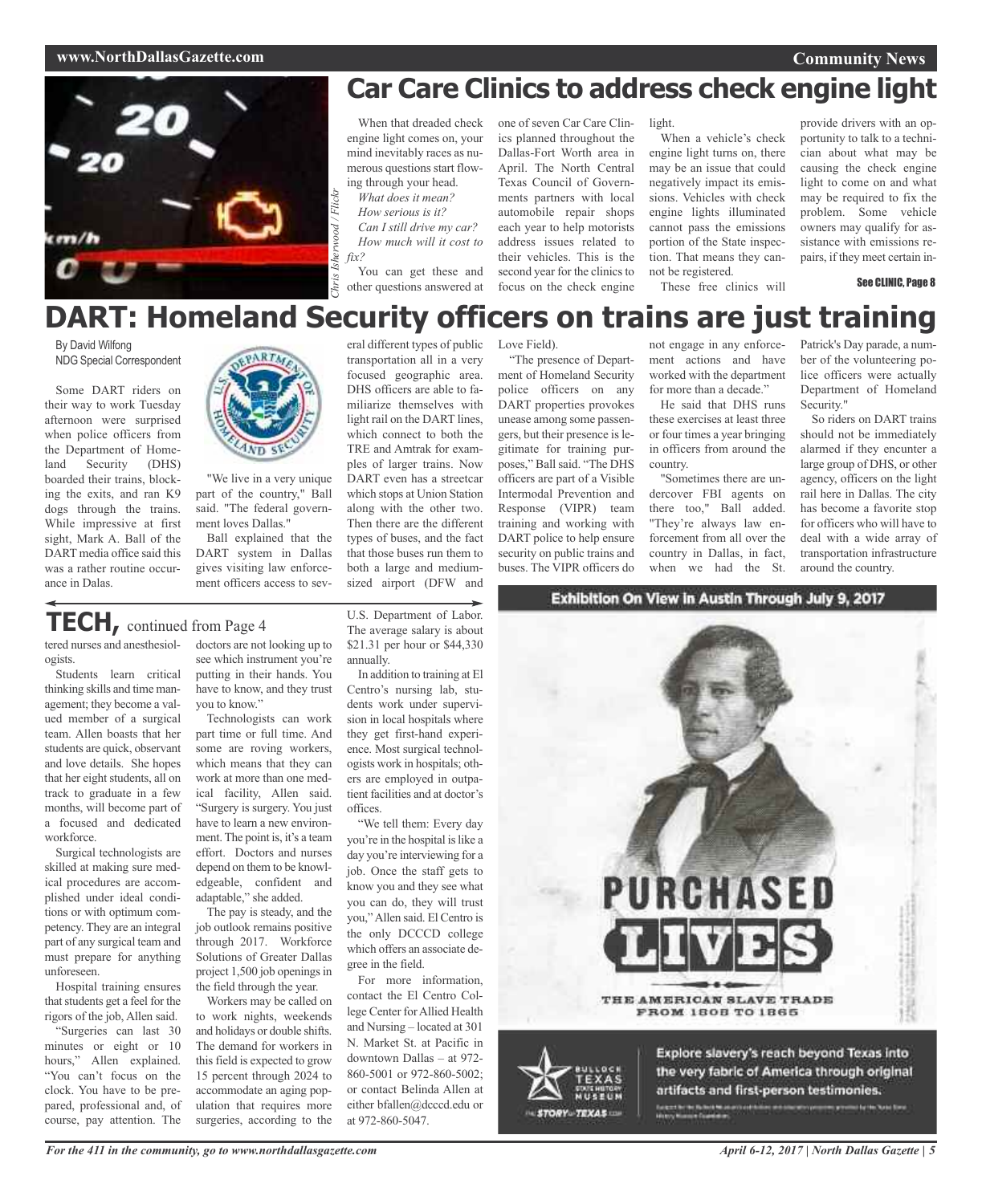### **2017 Letters About Literature Reading/Writing Program winners announced**

Nine students have won the Texas round of the 2017 Letters About Literature Competition, sponsored in part by the Texas Center for the Book. This national reading and writing program, initiated by the Library of Congress, gives 4th-12th graders a chance to write to an author (living or deceased) about how his or her book has affected their lives. Nationally, close to 40,000 students wrote letthan a million students have participated.

This year's winners responded to a diverse set of authors.

**Level 1 (grades 4-6):** 1. Celina Prieur of Dallas wrote Mark Haddon

2. Haylie Stobaugh of Dallas wrote R.J. Palacio

3. Cash Carter of Dallas wrote Laura Ingalls Wilder **Level 2 (grades 7-8):**

1. Cynthia N. Onyiorah

ters and since 1997 more of McAllen wrote Jodi Picoult

> 2. Archer Calder of Cypress wrote Sharon Draper 3. Jimena I. Sotelo of McAllen wrote Michelle Hodkin

**Level 3 (grades 9-12):**

1. Isabel Hu of League City wrote Barbara Kingsolver

2. Colby Menefee of Buffalo wrote Lauren Drain 3. Avery Gann of Parker

wrote J.K. Rowling

Over 2,000 Texas students participated, making personal connections to literature. Out of the 1,687 letters that advanced to the second round, 137 made it to the 3rd round of judging at The Texas Center for the Book, an office of the Texas State Library and Archives Commission. Judges scored the letters based on organization, idea development, language and emotional

connection. Around 15 letters in each level were sent out to statewide judges for the final round.

On April 20, first place winners will read their letters and be honored at the Texas Association of School Librarians (TASL) meeting at the annual conference of the Texas Library Association in Houston. These top letters are now at the National Competition.

"Students made such profound connections with the written word," commented Rebekah Manley, Coordinator of the Texas Center for the Book. "This opportunity takes words off pages, creates a heart connection to story and organically cultivates life-long readers."

For a complete list of winners and their letters, visit: www.tsl.texas.gov/lettersaboutliterature.

### **College for All Act introduced**

WASHINGTON, D.C. -Sen. Bernie Sanders (I-Vt.) and Rep. Pramila Jayapal (D-Wash.) introduced legislation Monday to make public colleges and universities tuition-free for working families and to significantly reduce student debt.

"Higher education in America should be a right for all, not a privilege for the few," Sanders said. "If we are to succeed in a highly competitive global economy and have the best-educated workforce in the world, public colleges and universities must become tuitionfree for working families and we must substantially reduce student debt."

"Our young people are forced to make untenable choices: going to college and taking on mountains of debt, or foregoing their college degree to work parttime or minimum wage jobs that simply won't allow them to build a future," Jayapal said. "The College for All Act renews our compact with our young people—and really, with our future. We're going to piece back together the broken promises of a broken Amer-



*Sen. Bernie Sanders (I-VT) has been pushing to make college more affordable since before his presidential race. (Photo: rwreinhard / Flickr)*

ican Dream, and give back hope and opportunity to the middle class and working families across this country."

The legislation would eliminate tuition and fees at four-year public colleges and universities for families making up to  $$125,000$  – about 80 percent of the population – and make community college tuition- and feefree for all.

Public colleges and universities are already tuitionfree in many advanced countries including Germany, Finland, Denmark, Iceland, Norway and Sweden.

The College for All Act would also reduce crushing student loan debt loads for students and parents which

### **Collin College Fall registration begins April 18**

Priority registration for returning students begins Tuesday, April 18 with open registration for new students for Collin College's fall 2017 semester beginning Tuesday, June 6.

Students with 50 hours or more completed Collin hours can register for classes starting Tuesday, April 18. Students with 30 hours or more completed Collin hours can register on Wednesday, April 19 or after. Students with one hour

See COLLEGE, Page 7

now exceed Americans' credit card debt. The bill would cut all student loan interest rates for new borrowers in half; enable existing borrowers to refinance their loans based on the interest rates available to new borrowers – less than 2 percent for federal loans made to undergraduates; and prevent the federal government from profiting off the student loan program.

Investors Liquidation Sale: **Laurel Land Cemetery Burial Plot For Sale (one space) Section # 3, Space # 15, Lot # 20**



Laurel Land Cemetery charges for cost of single Plot: \$3995.00 Discount Amount, if you act right away: <\$1745.00> (your savings) Your Cost: \$2250.00

> **Call Today! 972.432.5219** (leave message,if no answer)



*6 | April 6-12, 2017 | North Dallas Gazette*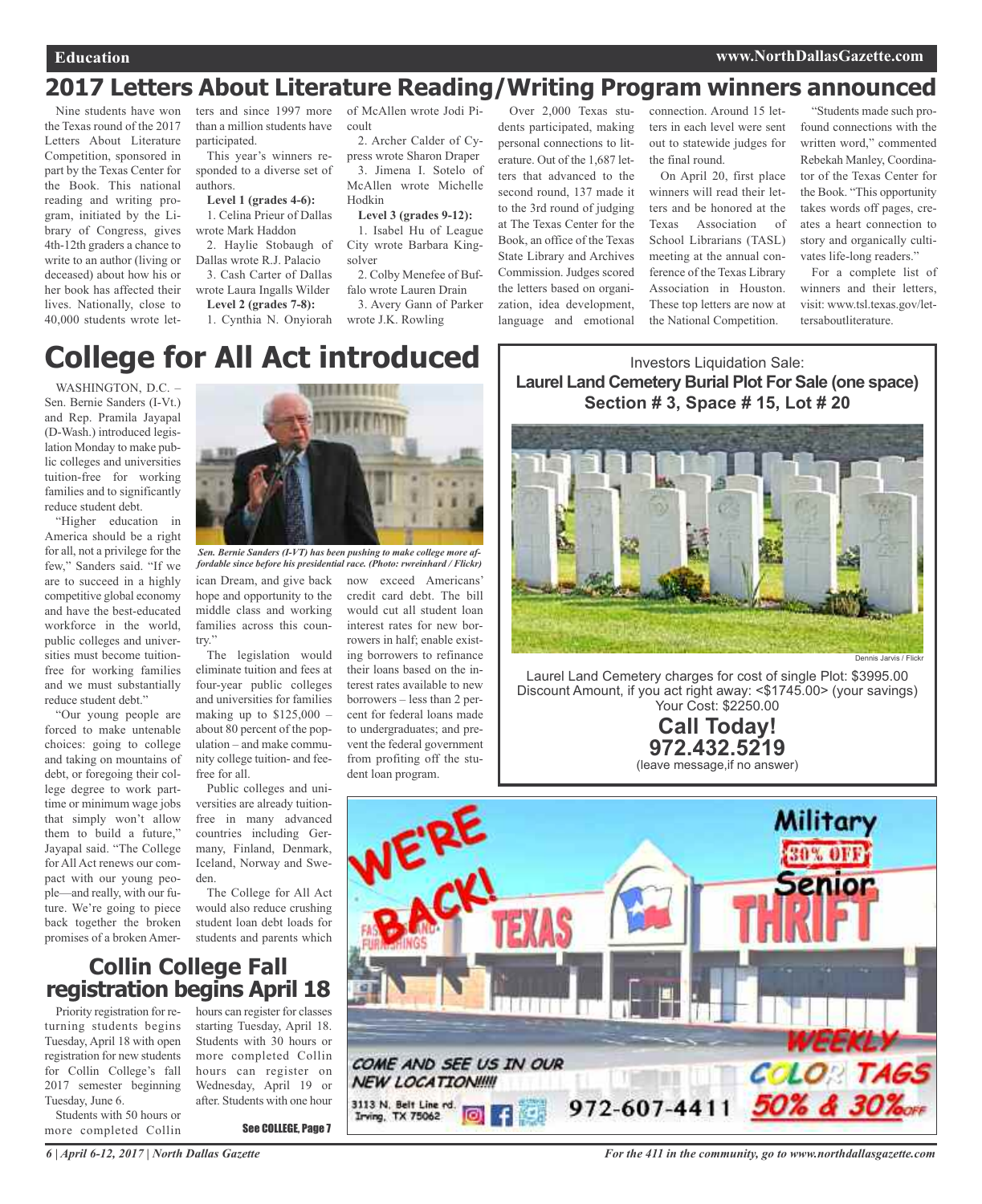### variety of music including **Irving's Canal Fest celebrates diverse cultures with music, art, food**

*City of Irving*

Listen to African drums in the distance, discuss the work of a local artist, watch the blooming dresses of folk dancers or sample the exotic cuisine.

There is only one place in North Texas to do this: Canal Fest. The event is returning for another year set along the beautiful Mandalay Canal, this festival includes a local art exhibit, cultural dance displays, a variety of activities and attractions, live music, a food court, and much more.

Admission to this festival is free!

Important Information: Saturday, April 22, 2017 • 2 to 8 p.m.

• Las Colinas Urban Center (200 E. Las Colinas Blvd., Irving, TX 75039)

• Area Parking Garages – \$10

vided at each stage, how-**COLLEGE,** continued from Page <sup>6</sup>

or more completed Collin hours can register on or after Thursday, April 20. On June 6, registration will be open to all students who have been admitted and are eligible to enroll at Collin College. The payment deadline

at www.collin.edu/academics/class\_schedule.html. It's a great way to figure out an opportunity for 56 mil-**CDC**, continued from Page 6

Limited seating is pro-

for fall classes is August 2. Not sure what classes you want to take? Check out the e-schedule outside of Collin College's CougarWeb portal

including lesbian, gay, and bisexual (LGB) teens, often remain at greater risk for negative health outcomes. It is critical to use tailored approaches to reach the highest risk teens with the right interventions, in the right way, at the right time.

Addressing HIV in youth requires that young people are provided the tools they need to reduce their risk, make healthy decisions, and get treatment and care if needed.

#### **The Role of Schools**

Schools can play a critical role in promoting the health and safety of young people. The nation's schools provide lion students to learn about the dangers of unhealthy behaviors and to practice skills that promote a healthy lifestyle.



*Schools can play a critical role in promoting the health and safety of young people. (Photo: CDC)*

ing garage elevator at 220 E. Las Colinas Blvd. or via ramp located next to the bridge on Las Colinas Blvd. An ATM is available at

> street level near the Information Tent. Alcohol will be sold only to guests ages 21 and older with valid ID.

> Alcohol may not be brought into or removed from the event site.

Leashed, well-behaved dogs are permitted. The handler is required to control and clean after dogs at all times.

Please refrain from smoking within the event grounds.

Music is a big part of Canal Fest, and this year's lineup includes Jenna Mc-Daniel, Jonathan Fox Band, King David Band and Love & Happiness, performing a

Classes" to select the classes you want to take.

Not yet a Collin College student, but want to be? Learn more about the admissions process at  $w w w$ . c o l l i n . e d u / g e t tingstarted/admissions/index .html.

R&B. But the beats do not end there. The Musicians' Corner, along the south side of the canal, will feature Zach Coffey, Joel Cross and Molly Ray Rockwell. The festival also will fea-

Top 40, country, jazz and

ture the work of local artists showing photography, paintings and other media. Many of the pieces will be for sale, and visitors will get the chance to meet some of the artists.

Irving thrives on diversity, and the city's multicultural landscape is showcased in the menu Canal Fest offers. With falafels, tacos, barbecue and even popsicles, it is always a party for the palate.

There also will be interactive entertainment booths

Registration is available 24 hours a day, seven days a week (unless noted otherwise in the Registration Guide) through the Cougar-Web portal. For help logging into the portal, call technical support at 972.377.1777. The college accepts

ways to encourage youth to stay healthy is to teach them about HIV/AIDS and other STDs, promote communication between youth and their parents, and support student

offering henna tattoos, caricature portraits and other activities. Several area businesses will be giving away complimentary gifts and other prizes.

The south side of the canal is where the kids will definitely want to be. Face painters, balloon twisters and magicians will be there, along with craft vendors and other artisans selling handmade goods. In addition, visitors can take in the sights and sounds of Canal Fest from the water. Rides on a gondola and the Lady Carolyn cruise boat will be available at a cost, along with stand-up paddle boards.

Visit www.cityofirving.org/1311/Canal-Fest for more details about the entertainment and exhibits.

VISA, MasterCard or Discover credit cards online. Personal checks are accepted in person or over the web using the college's secure web check program.

For general information, visit the college website at www.collin.edu.

access to confidential HIV counseling and testing services.



For latest DFW news and contests LIKE the North Dallas Gazette on Facebook Facebook.com/NorthDallasGazette

For the 411 in the community, go to www.northdallasgazette.com April 6-12, 2017 | North Dallas Gazette | 7



Wheelchair access to the canal is available via park-

the classes you want to register for before logging into

New and returning students should register through CougarWeb by visiting http://cougarweb.collin.edu. Go to the "Registration Tools" channel on the home tab, then click on "Add/Drop

Schools and other youthserving organizations can help young people adopt be-

CougarWeb.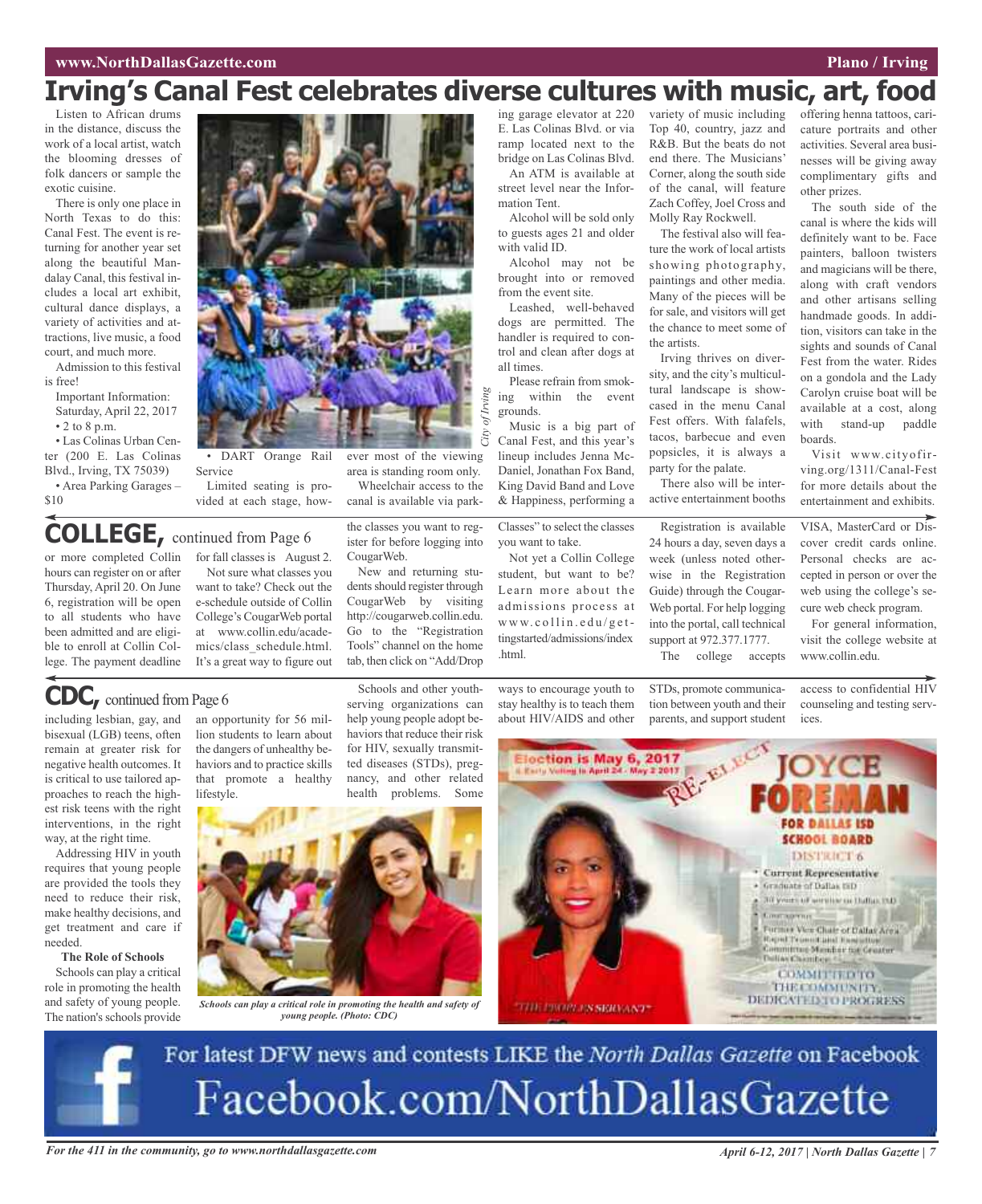# **The Irving mayoral election offers choices for change**

By William Barnes *NDG* Contributing Writer

As the May 6 Irving Mayoral Election approaches, four candidates are vying to be the voter's paramount choice in moving the city forward. Elvia Espino, J.C. González, Rick Stopfer and Kristi Weaver Pena, are working hard to become the next leader of the city.

#### **Elvia Espino**

When she completed the North Dallas Gazette's Candidate Survey, Espino identified her top three priorities if elected as mayor.

"I would bridge the racial divide in Irving by empowering our community to get engaged in an effort to diminish the 'us' and 'them'



mentality. I would fight for economic Development for "all" of Irving, and create an accessible and accountable city government," Espino shared.

Pointing to the fact that today, Irving is a majorityminority city Espino wrote, "Not only do I look like and represent the majority of the

citizens of Irving, I am them. Historically, Irving has not had a city council that is reflective of the people they serve. Many scholars have shown through their research that when city governments have cultural inequities within their leadership and or misaligned people."

with the community they serve, the people that need help the most are prevented access. Today Irving, Texas needs a leader that represents the majority of the

Follow Espino's campaign through her website at elviaespino.com.

**Juan Carlos González**

González describes Irving as a community where everyone knows everyone, and people come together to reach a common goal of unity. In a recent discussion via ICTN's 2017 "Open Line Election Special" González shared, "I've been in management and leadership for quite some time. One thing that hasn't changed is keeping an open door policy, making sure that with me you are able to build a true relationship. I want to hear your concerns, what's important to you, I want to work with everyone to make sure this is the right city for you, for me, for our neighbors and to attract more people coming in."

González sees home

ownership as more than buying a home; his goals include the creation of affordable housing. "Through home ownership, we clean up our city, we take pride; we take better care of our city. It will take the whole city to work together. I can't wait around for other people to step up. We are the individuals called to take on this role, to make a better Irving."

Visit his website to learn more at jcarlosgonzalez.org. **Rick Stopfer**

Stopfer, former Irving City Councilmember from 1998-2012, moved to Irving with his wife 28 years ago, his community involvement

#### See MAYOR, Page 16

### **Why I support the Dallas March for Babies**

By Margaret S. Freelon NDG Special Contributor

I do not have a child of my own, but that does not mean my family has not been affected by a premature birth. My nephew and Godson Willie Tre' was born premature. Therefore, this issue is personal for my family and that is why I am joining other walkers at the March of Dimes Dallas March for Babies on April  $22.2$ 

Four million babies are born each year in the United States, and one out of eight

will be premature. These children will face a lifetime of health issues. I can attest to these health issues being real because Willie Tre' has acute eczema, epilepsy and has Autism Spectrum Disorder, however, my family is blessed because many babies will not survive.

Premature birth is a public health crisis because it is responsible for 75 percent of infant deaths and 50 percent of the cases of physically challenged children. Studies show premature birth increases the likelihood a child will perform poorly in school. Even babies born at 36 to 38 weeks of pregnancy can struggle in school. In the last few weeks of pregnancy, a baby's brain is still developing and growing. In fact, a baby's brain at 35 weeks weighs only two-thirds of what it will weigh at 39 to 40 weeks.

and or not proportionate

African American babies have the highest preterm birth rate of any other racial or ethnic group in American. African-American women are also more than one and a half times more likely to have a preterm

### **CLINIC,** continued from Page <sup>5</sup>

come requirements.

A NCTCOG staff member will be on hand at each clinic to explain the AirCheckTexas Drive a Clean Machine Program, which will allow qualifying motorists to get their vehicles repaired for as little as a \$30 copay so they can pass the emissions inspection.

Income requirements for the program are available at www.nctcog.org/airchecktexas. A family of four earning \$73,800 or less, for example, is eligible for a repair voucher worth up to \$600. Recipients' vehicles must

also meet certain conditions. AirCheckTexas is one of many successful programs credited with helping the region improve its air quality over the past several years. Ten Dallas-Fort Worth area counties are in nonattainment for ozone pollution and are working toward compliance with the federal government's standard.

| Fairly:                                                               | What ::                                | Wiesta                                                  |
|-----------------------------------------------------------------------|----------------------------------------|---------------------------------------------------------|
| Tech and Rey's Auto Please.                                           | $104.4 - 74.01$<br>April 3<br>Called a | 2426 Cului Bt.<br>For Work, DC 20102                    |
| <b>Rack Har Acts Govern &amp; Hoper</b>                               | 10.50 a.m. - 1200 p.m.<br>Apra 4       | Da'TI Frankl DVA'<br>Amografi: LA Yecatio               |
| Christian Biodeva Aukoromov-                                          | Fint - This<br>April 12                | 194-194-1934 - Library J. What<br>West orland, TX 75066 |
| <b>BUILDE AIX SUMMES</b>                                              | $84H - 121H$ .<br>April 19             | 210 E Environce<br>Victimes, TK 75008                   |
| Holler Autoractive                                                    | Bart - Zam<br>ADI'LES                  | S'634 IS  Mig sood Drive.<br>(1800) 736-75074           |
| Quiete Diplous De Service                                             | $0.42 - 215$<br>Apr3 22                | 243 E. Gallet Road<br>Ruz Liak, T.I. 76154              |
| Standy Served Conter<br>to a complete the second contract of the con- | $0.207 - 11.61%$<br>April 23           | DIS WY. EXAM SE<br>Diff.fort, 18, 2525.89               |



By marching for babies I am helping the March of Dimes raise funds to improve the health of mothers and babies through education on healthy pregnancy; prenatal care and other serv-

See MARCH, Page 13



"Dallas most respected publication in the trinonly community"



*8 | April 6-12, 2017 | North Dallas Gazette*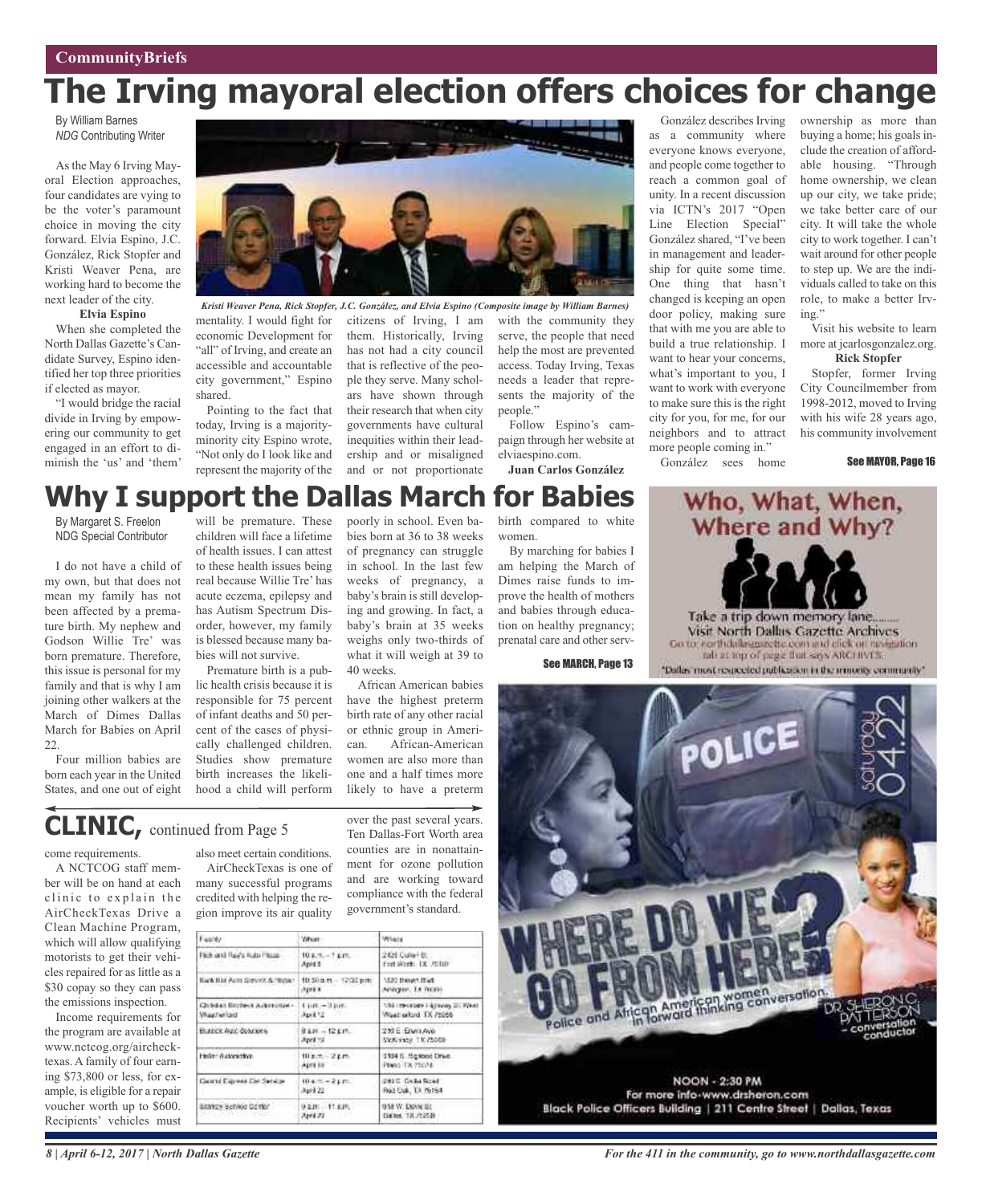### **Daddy Yankee earns 50th hit on the Billboard charts with Hula Hoop**

50th hit song by Daddy Yankee on the Billboard Hot Latin Songs Chart. It was barely 13 years ago when Daddy Yankee first appeared on the Hot Latin Songs chart with "Gasolina." Since then Yankee has earned 21 top 10's and five number 1 hits on the list. Today "Hula Hoop" marks the 50th song of his to make it on the Hot Latin Songs Chart, a feat only ever done by seven other

ated 30 years ago.

The fan favorite "Hula Hoop" amassed 740,000 streams in its first week and has sold over 3,000 digital downloads according to Nielsen Music. The single also debuted number three on the Latin Rhythm Digital Song Sales chart.

The new single "Hula Hoop" and it's accompanying choreography is a global sensation with fans worldwide

"Hula Hoop" marks the artists since the chart was cre- posting videos of themselves dancing in Korea, Malaysia, Venezuela, Lebanon, Hong Kong, Croatia and South Africa to name a few.

> Daddy Yankee's "Hula Hoop" was born from Yankee's #1 hit song "Shaky Shaky Remix," where the addicting Hula Hoop Hook was first featured--fans from around the world begged Daddy Yankee to build upon the hook and the new song was born.

"This is a track I made by popular request. The fans asked me on my social media platforms to create a track off the Hula Hoop hook on Shaky Shaky. They asked for it, and I gave it to them. It's incredible how easily I can listen to my fans ideas, and respond! It (social media) really helps artists to have a clear idea of what they (the fans) want and expect from us" said Daddy Yankee.



# **Three things to do in Dallas starting on Thursday night**

**DBDT: Encore! - Rising Excellence April 7–8**

Straight from New York City, former Ailey II dancer Levi Philip Marsman and SMU alum Shauna Davis bring their energetic and contemporary choreography to the powerful, passionate precision of DBDT: Encore! (formerly DBDT II).

Visit DBDT.com for tickets and time.

**Gomela/to return: Movement of Our**

**Mother Tongue - April 7-8** Ignite/Arts Dallas and the

South Dallas Cultural Center present three performances of Junebug Productions' Gomela/to return: Movement of Our Mother Tongue, directed by Stephanie McKee. Gomela, a Bantu word, means "to go back to/to return." Devel-



oped by dancers Kesha McKey, Kai Knight and Jeremy Guyton and poet Sunni Patterson, this dance theater performance takes the audience on a journey through time and space, highlighting the vibrant and percussive movements and stories that breathe life into ancient art forms (African dance and drumming) and new artistic expression (jazz, spoken word, hiphop), illuminating the connection between Africa, Haiti and New Orleans.

Tickets are \$10 per person and are available at www.igniteartsdallas.com. For more information, call the SDCC at 214-939-2787. **Dallas Art Fair - April 6 - 9**

Located at the Fashion Industry Gallery – adjacent to the Dallas Museum of Art in the revitalized downtown Arts District – the 2017 Dallas Art Fair will feature prominent national and international art dealers and galleries exhibiting painting, sculpture, works on paper, photography, video, and installation by modern and contemporary artists.

Details at DallasArt-Fair.com.

### **Vince Staples performing at Southside Music Hall April 7**

Blacksmith/Def Jam to illuminate and distract Recordings artist Vince Staples's The Life Aquatic Tour is his first major the mind curated by Vince. S E A Broadcast

headlining North American tour and the first time touring material from his critically acclaimed new

EP PRIMA DONNA. Last fall Staples debuted the first episode of his new monthly radio show S E A (Section Eight Arthouse) Broadcast System on Beats 1, Apple Music's global radio station. S E A Broadcast System is a pirate radio-style broadcast full of music and interviews designated System airs every third Thursday of the month at 5 p.m. CT.



### Introducing a new way to meet, work & play!

The Economic Empowerment Center is the perfect place for your next trade show, conference or private party!



TRUTH Nightclub announced plans to host the 30th anniversary of Shelly Garrett's hit stage play Beauty Shop. Beauty Shop is the nation's number one urban comedy stage play, that to this date, holds box office records in New York, Atlanta, Detroit, Dallas and 14 other cities across the U. S.

Garrett, a Dallas Native, selected Dallas' premier nightclub, TRUTH Nightclub, to host his 30th anniversary celebration as a way to pay homage to the communities who supported Beauty Shop and all of his play since then.

"Dallas is home. Always has been and the Price Group and TRUTH Nightclub are family, so it just made sense to do it at the best venue in the DFW," says Garrett. TRUTH Nightclub has

ing its doors in November 2015. The venue offers more than 13,000 square feet venue includes luxurious seating, a full service kitchen, and three wellstocked bars.

The 30th anniversary celebration of Beauty Shop starts at 8 p.m. on Friday, April 7. Doors opens for a free buffet 5 p.m.



Nonthly meetings ·Special events . Trade shows

·Business seminars ·Birthday parties 8. Curiceaferas

Contact us at 214-540-6932 or

leasing@transformanceusa.org

«Holday parties. -Non-profit compaign kickoffs -Church services

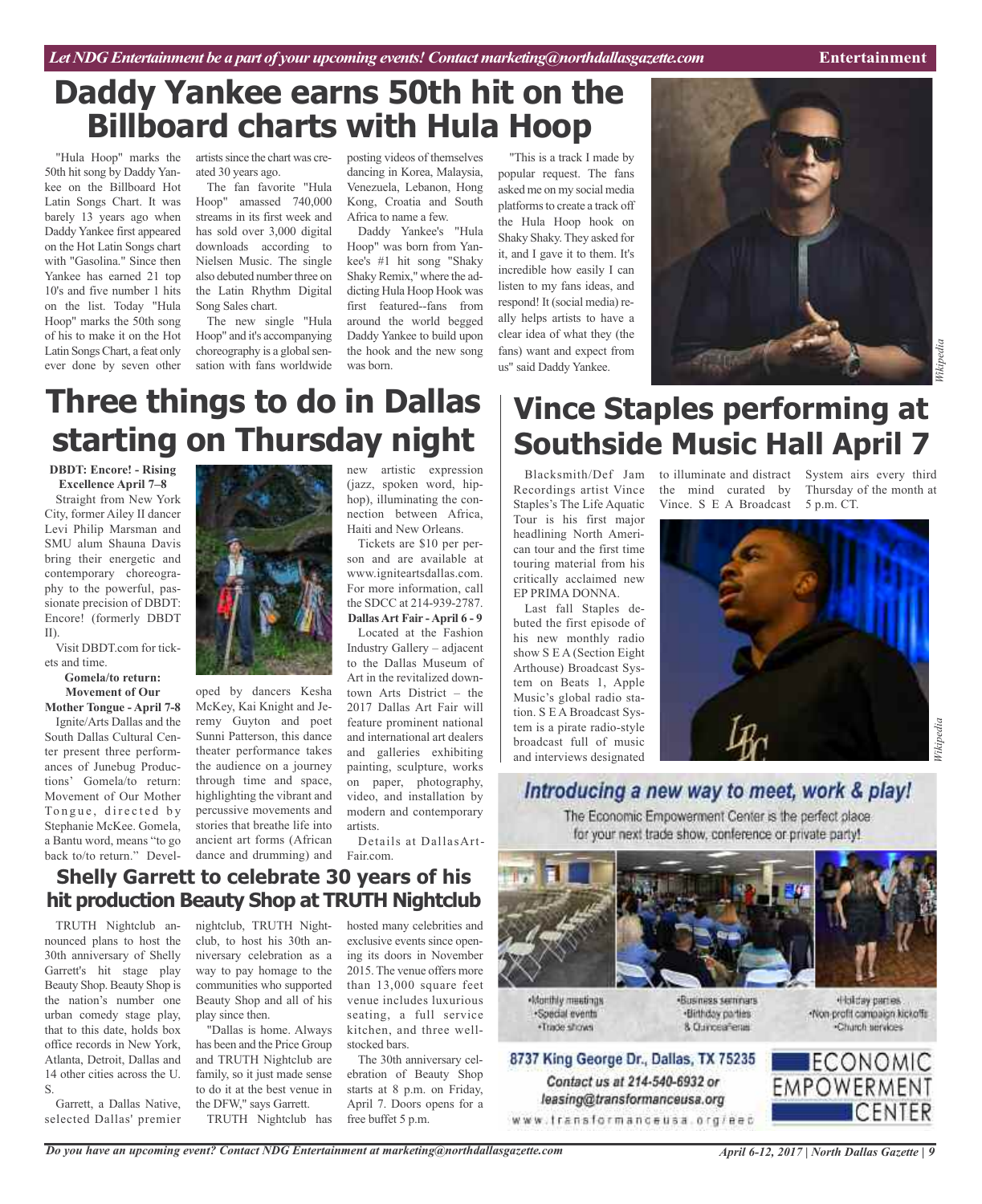### **Dallas Arboretum announces daily activities for ZimSculpt, an exhibition of contemporary stone sculptures from Zimbabwe**

The Dallas Arboretum and Botanical Garden presents international blockbuster exhibit ZimSculpt, an exhibition of contemporary stone sculptures that appears for the first time in the southern U.S. More than 100 exquisite Zimbabwean modern sculptures are artfully displayed throughout the garden from April 15 to July 31.

Known as Shona sculpture, these contemporary pieces are carved from various types of serpentine and semi-precious stone, often weighing tons, and can be as large as seven feet tall. As part of the exhibit,



guests are welcome to watch artists and sculptors Passmore Mupindiko and Aron Kapembeza demon-

strate their artistry carving statues daily in The Marketplace, which is located in Dallas Arboretum's Pecan Grove.

Visitors may purchase any of the sculptures on display in the garden, as well as the ones created by the onsite artists in The Marketplace. The Marketplace will be open to guests seven days a week, and on Wednesday evenings, selling sculptures of all sizes. Commissioned pieces can be ordered and made onsite by the artists.

ZimSculpt is supported in part by Dave Perry-Miller, Dallas Tourism Public Improvement District and Neiman Marcus.

Daily and Weekend Activities in the Garden include the following: **Meet Artists Passmore Mupindiko and Aron Kapembeza**

Saturday, April 15, 1-1:30 p.m.

Sunday,April 16, 10 a.m. & 1 p.m.

Meet artist and sculptors, Passmore Mupindiko and Aron Kapembeza, in Rosine Hall as they give a presentation on life in Zimbabwe and their artistic processes.

### **Walking tour with Artists Passmore Mupindiko and AronKapembeza**

Saturday, April 15, 1:30 p.m. - 2:15 p.m.

Sunday,April 16, 10:30 a.m. &1:30 p.m.

Amember of the ZimSculpt team will lead a guided tour that begins in the Entry Plaza at the conclusion of the artist's presentation in Rosine Hall.

### **ZimSculpt Photo Exhibit**

Saturday, April 15 - July 31, all day

Photographs are on display representing life in Zimbabwe in Rosine Hall Vestibule.

Saturday, June 10, 10 a.m. Watch a live performance of "Mufaro's Beautiful Daughter's," the Zimbabwean tale of "Cinderella" on the Martin Rutchik Concert Stage and Lawn.

For more events inluded in this series, check the story on the*NDG* website.

# **The Face of Emmett Till: A night of theatre and discussion**

Back by popular demand, the BishopArts Theatre Center will produce their awardwinning and critically acclaimed production of The Face of Emmett Till by Mamie Till-Mobley and David Barr III as part of a new educational theatre series. Performance will be held April 18 – 23, 2017 at the BishopArts Theatre Center for one week only. The play recounts the horrific lynching and murder of 14 year old Emmett Till for allegedly whistling at a white woman in 1955 Money, Mississippi. Till's death and subsequent murder trial was noted as one of the pivotal catalysts in the next phase of the Civil Rights Movement. Co-writer David Barr III

dition to sessions for the girls, #BestSelf includes sessions for parents and educators, such as how to navigate through difficult situations and how to encourage girls learning about decision-making, as well as how to support their emotional well-being, so that they grow up into

will be in attendance to facilitate a talk-back after each performance to discuss the relevancy in today's social consciousness and response to the recent publication of "The Blood of Emmett Till" by Timothy B. Tyson. Tyson's book sheds new light on Till's death with the only interview given by Carolyn Bryant, the woman who testified Emmett Till whistled at her which lead to his lynching and murder. In the book, Bryant admits she fabricated the incident that led to Till's murder. Mamie Till-Mobley died in 2003 without justice for her son. In 2003, David Barr III

collaborated with the Goodman Theater on By the Music of the Spheres As a

writer, his plays include The Death of the Black Jesus, which helped him become a recipient of a 1995 Illinois Arts Council Fellowship, and was the winner of the 1994 National Playwriting Award, the 1993 Mixed Blood Versus America National Playwriting Contest and the 1997 Black Theatre Alliance Award for Best Original Writing. The play made its Chicago premiere at the Chicago Theatre Company. His adaptation of the Walter Mosley novel A Red Death had its world premiere in 1997 at the Chicago Theatre Company and was the winner of the 1998 Edgar Allan Poe Award. Other works include Black Caesar (winner of the 1997 Theodore Ward

skills they need to resolve conflict, learn more about themselves and develop as leaders. It is exciting to hold the event this year in partnership with the Junior League of Dallas, which is Dallas are embarking on a social media campaign to promote, share and educate

nels.

itself such a force in leaderwomen throughout our young girls about being their best selves by encouraging them to use the hashtag #bestself and to share positive messages that focus on their unique talents, interests, goals and dreams—their best selves on their social media chan-

Dallas Women's Foundation and Junior League of

community."

playwriting contest); Ev'ry Time I Feel the Spirit (winner of the 1999 Unicorn Theatre National Playwriting Award); a series of monologues for the Chicago Historical Society in conjunction with their Voice From History program; a coadaptation of The Journal of Ordinary Thought (voted as one of the best plays of 1999 by both the Chicago Tribune and the Chicago Sun-Times and winner of the Festival of Emerging American Theatre National Playwriting Competition); Those Union Station, Pullman Porter Blues; a stage adaptation of the Albert French novel, Billy; and the musical docudrama Bronzeville. Mr. Barr is a resident playwright and board member at Chicago Dramatists, and the associate artistic director and playwright-in-residence of the Chicago Theatre Company since 1994. He was named a 2000 recipient of the Donahue-Tremaine Trust Award for excellence in playwriting and also received Illinois Arts Council Fellowships in 1999 and 2002.

directed by theatre impresario Ruth Cantrell, an awardwinning playwright whose career spans over 30 years. The performance runs April 18 through April 23 at the Bishop Arts Theatre Center, 215 S. Tyler Street, Dallas, TX 75208. Show times vary; visit www.bishopartstheatre.org for exact times. Admission prices range from  $$16.50 - $22.00.$ 

The Face of Emmett Till is



**Enter to Win! Ticket Giveaway**

strong, confident young women. **MCBRIDE,** continued from Page <sup>2</sup>

Roslyn Dawson Thompson, Dallas Women's Foundation president and CEO, said, "We envision an equitable society where women and girls are full participants, and we developed #BestSelf as a way to help equip girls with practical ship development for

> *NDG Entertainment Ticket Giveaway!!! Follow North Dallas Gazette on Facebook, Twitter and Instagram to keep up on all the latest!!!*

*10 | April 6-12, 2017 | North Dallas Gazette*

*Do you have an upcoming event? Contact NDG Entertainment at marketing@northdallasgazette.com*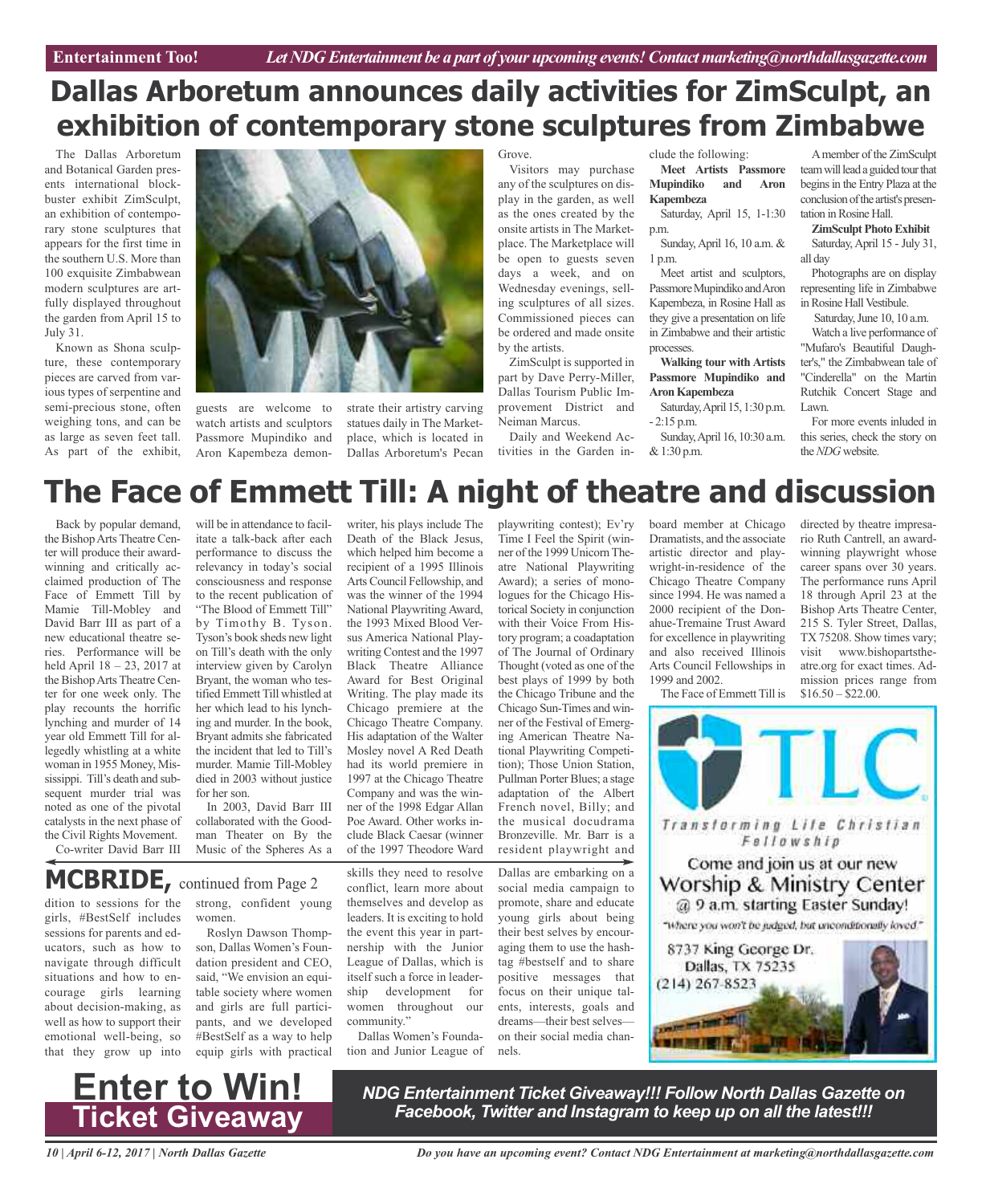### **Innovate or Perish: Businesses that stand, still stand to lose**

It's often said that all it takes to change a person's life – or the life of a business – is one big idea.

While it's true that many individuals and businesses have gone a long way on the strength of a lone idea, plenty of others prospered even further because they are constantly innovating – coming up with one good idea after another.

"Businesses usually start out with an innovative idea," says Mayur Ramgir (www.mayurramgir.com), president and CEO of Zonopact, Inc. "But they soon lose that innovative

edge as they just try to survive with their day-to-day operations."

Ramgir has seen the problem often while working with the clients of Zonopact, which provides companies with software products that help them streamline their processes, carving out more time for innovation.

"It's easy to lose sight of your vision, and the kind of innovative thinking that got you to where you are, when you become bogged down in solving each day's problems," he says.

So why it is important that companies keep innovating?

• Other companies can claim your market share. Apple has become a perfect example of what a gap in innovation can leave. There hasn't been much gamechanging innovation from Apple since it released the iPad in 2010, thus giving its competition time to make up the ground that separated them from the tech juggernaut. Whether it was the death of Steve Jobs or another factor, there is no doubt that the technology gap has narrowed.

• Failure to meet consumer demands could put a was the late 1980s; hair was big, neon was cool and there was a Blockbuster Video Store on every corner. Fast forward to 2017, where the hairstyles have flattened out and Blockbuster is nowhere to be found. At least neon has made a nice comeback! Blockbuster failed to meet the changing demands of consumers who were going to their local grocery store or pharmacy to rent a movie out of what looked like a vending machine. As a result, the one-time \$5 billion company was liquidated and now lives with the VHS

company out of business. It

experience. I've worked for a Democratic state representative from 1984 to late tapes that used to fill its shelves.

• Lack of product-storage innovation hurts supply volume. It seems as though we hear the same story every year around Christmas; there is a hot item that every child has to have. The only problem is that there aren't enough of the toys to go around, leaving plenty of disappointed faces around the tree on Christmas morning. Companies that do not have an innovative supply plan run the risk of falling short on getting products to their customers. This lack of foresight could give those

1987. I was a candidate for the legislature in '94. I've been a Chamber of Comcustomers an opportunity to walk away and discover other items.

**Marketplace**

"My advice to businesses out there is don't stop," Ramgir says. "Keep innovating and keep moving forward."

*Mayur Ramgir(www.mayurramgir.com) is an International award-winning author, speaker, innovator and entrepreneur. Educated at Georgia Tech, MIT, Oxford and the University of Sussex, he currently serves as the President and CEO of the Boston-based Zonopact, Inc.*

merce chairman and Visitors Bureau. I've worked on the '95 bond campaign."

### **FORUM** continued from Page <sup>1</sup>

80 years of generational ties to the district through his family and pointed to his experience on the Board of Trustees of Dallas County Schools as an example of his qualifications.

"I wasn't afraid to stand up to those extreme challenges," Narvaez said. "That's what you want in a leader at city hall. You want a leader that will step up to the challenge and get things done. And that's what I've been able to do, and that's why I was recruited by community leaders, friends, neighbors, family members across the entire district to run, because they felt completely underrepresented."

West Dallas is experiencing a heightened level of interest from commercial development while also housing some of Dallas' lowest income neighborhoods. The balance of those interests is going to be an important part of the job for whoever wins the seat in May.

"You stated that District 6 is booming, but District 6 is booming in just one area and that's along (IH-35)," Spiller said. "If you took IH-35 and swapped it that way, it would be in the Oak Lawn district. So District 6 in that area is not booming, even though it's in our district. I want to create a TIF (Tax Increment Financing) that is

going to hit the core part of West Dallas, that is going to be the first thing I do when elected."

Dickey took an opposite view of development, stating that more needs to be done to protect current residents from being hit with the escalating cost of development around them, calling for "neighborhood stabilization."

"Economic development is this buzz word that everyone likes to throw out," Dickey said. "It's this great thing that's supposed to bring up land values, provide jobs and improve the city. It's been happening my entire life. And in District 6 in West Dallas there's a lot of economic development. Trinity Groves moves in and yet the unforeseen consequences is that it's displaced almost over three hundred families. And so economic development is great for some people – developers and the guys that have the connections – and it can be terrible for the individuals and the community."

Alonzo, the incumbent, pointed to developments like the recent move into the area by Toyota as examples of current development, and stressed she wanted to see that development benefit those already in the district.

"There is now, and there

is going to be, more development in District 6," Alonzo said. "There's a lot of economic development, a lot of jobs coming to our city, but I will tell you that those jobs also create making sure that we are included, and casting votes that are bringing those developments to consider the people in the neighborhood to be able to be considered for those jobs."

Narvaez said the city's strategy for development was backwards, focusing on the businesses instead of the neighborhoods which support them.

"We keep putting our tax dollars into economic development and not into housing, and not into city needs that create quality of life," Narvaez said. "So what we need to do is we need to move a lot of that money from investing into big, giant developers and we've got to put it back into our neighborhoods so we can build big neighborhoods"

Rick Callahan, the incumbent for the District 5 race, had been absent during last week's MNP forum and was given the opportunity to address the crowd on Monday night.

"Really this election, I think, comes down to something as simple as the word, 'experience'," Callahan said. "I have a great deal of



**Dignity Mamorial** Amazon **Workforce Solutions Crescent Medical Ctr. Lancaster** Valet Waste Pecan Deluxe Candy Co. If you are a job seeker and would like to attend the job fair, please pre-register at worksjobseeker.eventbrite.com. Childrare is available. For more information, e-mail prosperity@dcJonline.org.

**Kelly Services** 

Spacing is limited, First Come First Servel

Deferto Bolice



Televista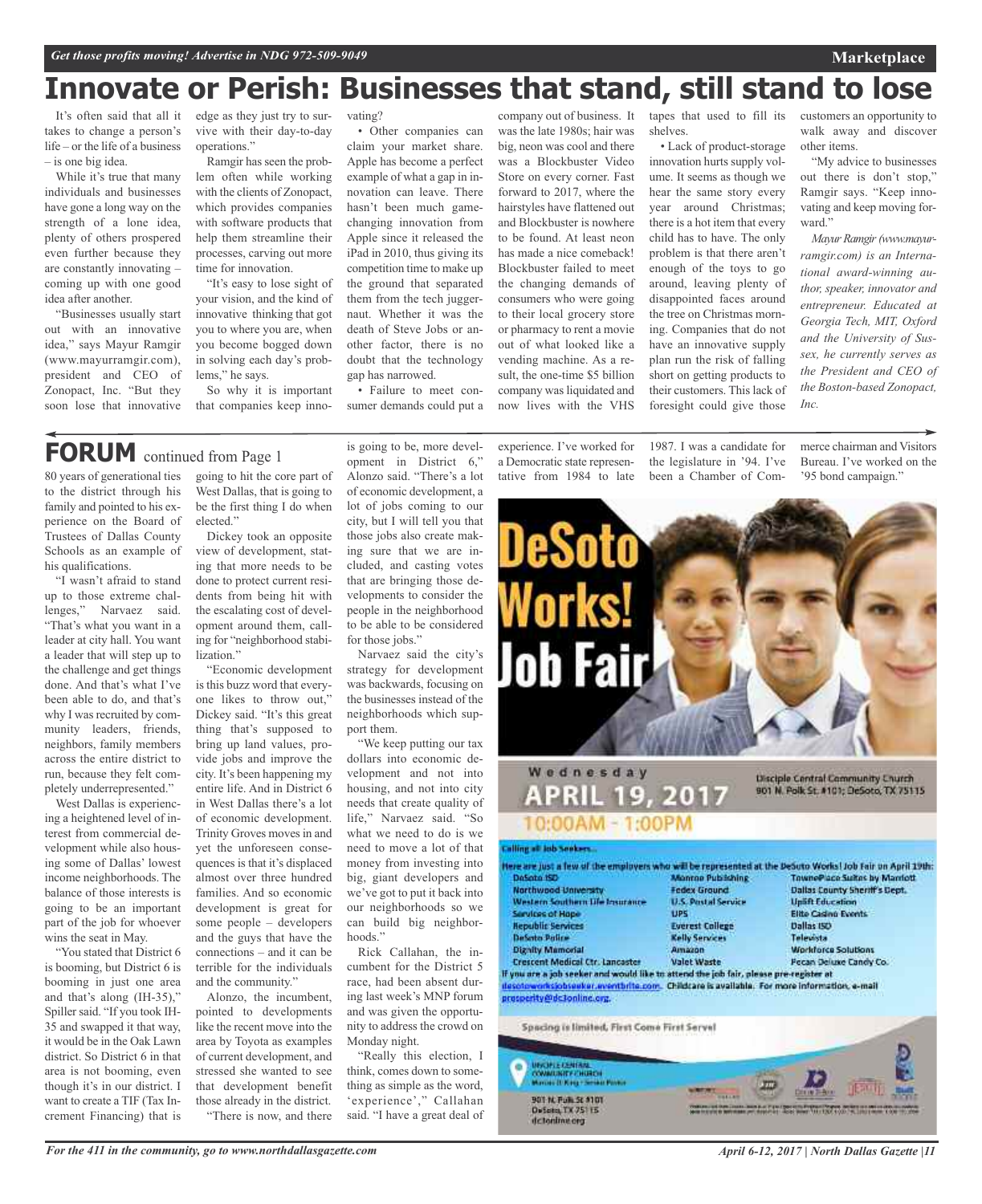# **Retired teacher healthcare shortfall to reach \$2.2 bill**

A bill to make sweeping changes to TRS-Care, the healthcare provider for most retired teachers, was considered in the Senate State Affairs Committee Monday. Rising healthcare costs have made current funding streams for the program unsustainable and the state is faced with a difficult choice, said bill author and committee Chair Joan Huffman of Houston. TRS-Care shortfalls have become an annual expenditure to the state. This year, the Senate budget includes \$760 million to cover the fund's insolvency for the upcoming biennium, and that number is projected to rise to \$2.2 billion by 2021.

According to agency testimony, TRS–Care serves more than 200,000 retired teachers in the state, but it's those who are under the age of 65 that cost the system the most. That's because once a person reaches 65

and qualifies for federal Medicare benefits, the state system ends up paying only about 10 to 20 percent of that person's total health care bill. For the younger members, the state pays the entire bill.

TRS Executive Director Brian Guthrie testified that under-65 retirees makeup about a third of the total TRS–Care clientele, but account for twothirds of the cost. Merely increasing premiums on plans

would lead to more and more retirees selecting a zero-premium, high-deductible plan offered through the program, driving premium revenue down even lower and putting the program into a "death spiral", said Guthrie.

Huffman's bill, SB 788, seeks to deal with this problem on multiple fronts. First, it removes the requirement that TRSoffer a zero-premiumplan to its members. Rather than the

the Enlightenment. Throughout history, Americans have made phenomenal contributions to the humanities, literature, science and the spread of democracy throughout the world. This suggests that the nation's present difficulties are not insurmountable.

**What surprised you the most during your research?**

In France, the far-right leader Marine Le Pen has increased her popular support partly by sanitizing her rhetoric and often using dog whistles to promote her nacurrent three-tier system, TRS-Care would be organized into pre- and post-65 plans. Before the age of 65, retirees would pay a high deductible, and would see premiums increase over a four-year phase-in. Medicare-eligible retirees would move to the Medicare Advantage program, which 60 percent of over-65 retirees already use. Guthrie told committee members that most over-65 retirees wouldn't see a dra-

tivist agenda. In doing so, she distanced herself from her father, Jean-Marie Le Pen, the pioneer of the modern French far right, known for his incendiary statements. However, in America, there has been an opposite trend. Donald Trump's nationalistic campaign commonly avoided the dog whistles long used by other politicians, as he regularly made overtly inflammatory statements about undocumented immigrants, Muslims and other minorities.

Finally, it was striking to document the many contramatic change in the coverage they receive today.

Finally, the state would increase its share of payments into the program, from one percent of active teacher payroll to 1.25 percent. "This is a permanent funding increase from the state, which will help long term solvency and contribute an additional \$167 million this biennium," saidHuffman.The state will also cover the remaining shortfall for this biennium.

dictions within American society. For example, Americans played a significant role in the development of feminism and the sexual revolution, which had a great international impact, yet the United States is among the Western nations where women's reproductive rights remain the most staunchly contested. A comparable contradiction exists on numerous other issues, such as race, economic policy, science, religion and human rights. This makes America a fascinating country to research and write about.

**Ed Bell Construction** CONSTR **Company** *An Equal Opportunity Employer* April 3, 2017 Ed Bell Construction is a Dallas based heavy highway contractor doing business in the North Texas market since 1963. With clients such as TxDOT, Dallas County Public Works, and the Cities of Dallas, Fort Worth, Richardson and Mansfield (plus many others), we have a strong backlog of work in the highway market locally. We are currently hiring for the following positions: **Pipelayer Field Mechanic Shop Mechanic Finishers (Paving) Form Setters (Paving) Laborer (Underground, Earthworks) Work Zone Barricade Servicer (Must have DL) CDL Driver (Water Truck, Haul Truck) Operator (Paving Machine, Loader, Excavator, Dozer, Roller, Motor Grader, Crane, Mixer/Reclaimer)** Available: multiple openings Rate: Negotiable Must have own transportation Years of Experience required will vary, from 6 months to 2 years (depending on position) **Physical and Drug Screen Required Must have a Clear Background Must be at least 18 years old (CDL Driver, 21 yrs) Must apply in PERSON, Monday – Friday from 8am to 11am @ 10605 Harry Hines Blvd. Please visit our website: www.edbellconstruction.com/careers Or email your resume to: careers@edbellconstruction.com**

### **JOUET,** continued from Page <sup>2</sup>

different because it has long been the Western country with the largest share of racial and ethnic minorities, whereas Europe's population was essentially white until the surge of immigration from former colonies in the post-World War II era. Institutional racism is therefore more rooted in the U.S., which partly explains its greater wealth inequality and harsher penal system.

**What are some of the primary sources behind the current divisions that exist among Americans?**

Four interrelated ideological factors stand out. First, anti-intellectualism is exceptionally strong in parts of America. This fosters antirationalism, skepticism of education and receptiveness to propaganda like conspiracy theories. Second, Christian fundamentalism can exacerbate certain ideological mindsets, such as anti-intellectualism, authoritarianism and a black-and-white worldview stressing ideological purity. Third, market fundamentalism shapes a virulent suspicion of government that's also bolstered by these prior factors in its intransigence and fact-free assertions. Finally, racial resentment is not a new factor either, but it has reached new dimensions in a diversifying U.S. where whites might no longer be the majority by 2050. Racial animus is connected to the prior factors. For example, it shaped propaganda about Obama's forged birth certificate and insinuations that Obamacare is a handout primarily for blacks and Latinos, which isn't factually true.

Intriguingly, these social

problems partly have roots in admirable aspects of American society, such as its tradition of religious liberty and egalitarianism, as well as the country's remarkable demographic diversity. These positive aspects of American exceptionalism can manifest themselves in inspiring, contradictory and self-destructive ways. **What doesAmerican ex-**

**ceptionalism mean and how does it relate to the cultural and political polarization in the U.S.?**

Today, people assume it means a faith in America's inherent greatness, namely "exceptional" in the sense of "superior." But the term was not frequently used in U.S. politics until the Obama presidency. That's largely because the Republican establishment routinely used it as a rhetorical weapon to accuse Obama of betraying

"American exceptionalism" and the nation's heritage. The term became a dog whistle – coded language appealing to certain citizens – and an anti-Obama rallying cry with nativist overtones, like how the phrase "states' rights" was previously used to rally whites hostile to desegregation. Certain figures, including Trump, took claims about Obama's un-American values a step further by spreading conspiracy theories about his identity, such as the notion that Obama has a forged U.S. birth certificate or jihadist sympathies.

But, historically, American exceptionalism has primarily meant that the United States is an exception compared to other countries, for better or worse. The nation's extraordinary polarization today embodies what American exceptionalism means.

In an earlier age, the U.S. stood out as the first Western democracy to emerge from



*12 | April 6-12, 2017 | North Dallas Gazette*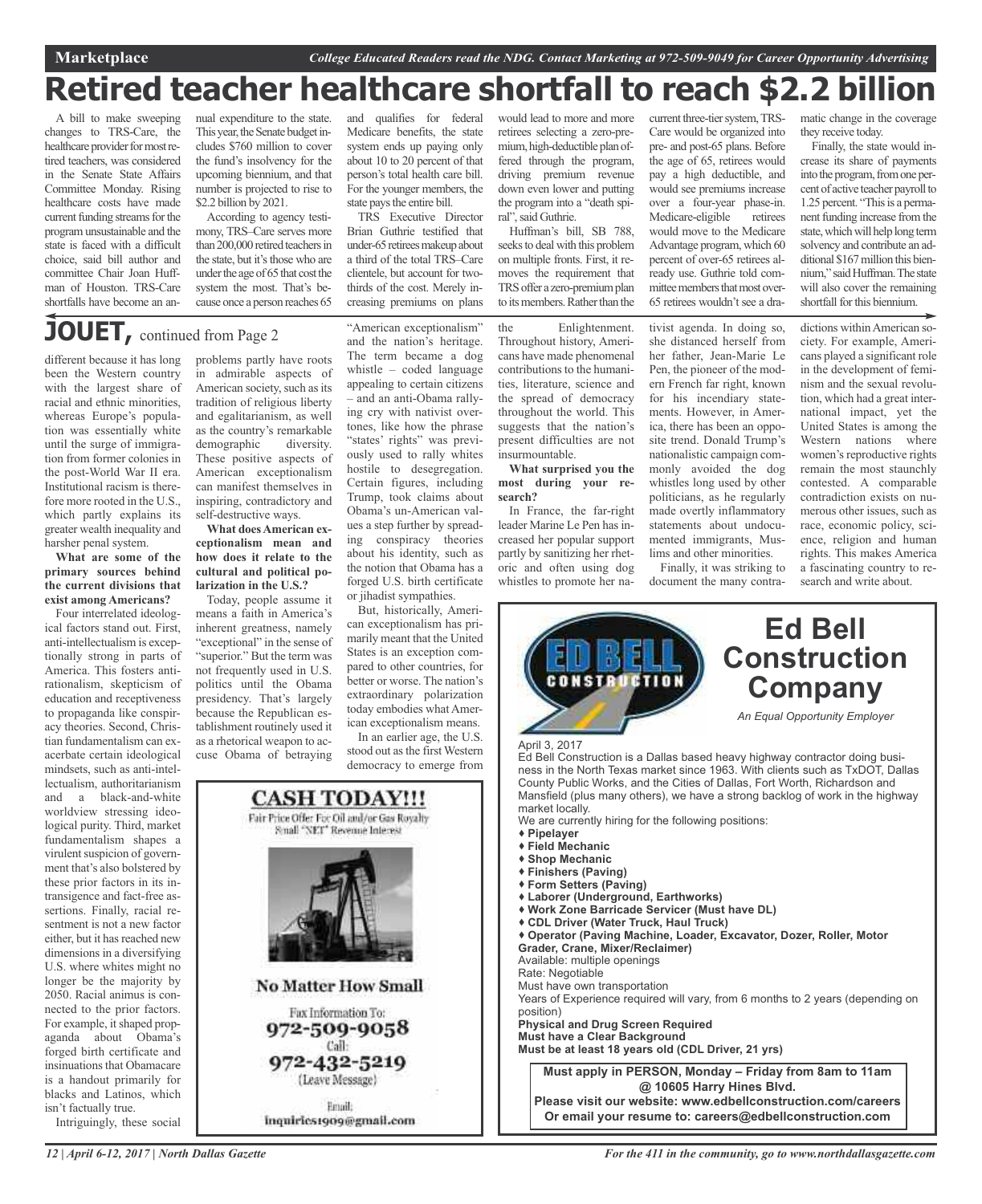### *Advertise Career Opportunity 972-509-9049* **Career Opportunity**

### **MARCH,** continued from Page <sup>8</sup>

ices to reduce the risk of how a premature birth affects premature birth and other poor birth outcomes. The organization also offers support for families whose babies need specialized care in the NICU.

Because of the Zeta Phi Beta Sorority Inc.'s, partnership with the March of Dimes for the last 40 years I was well aware of the work and mission of the March of Dimes. However, it was not until a premature birth in our family did I finally realize

the child's life long-term.

Please join me and support the March of Dimes lifesaving work by making a donation at www.marchforbabies.org/MsFreelon.

Together we can spare more families the heartache of this serious health crisis.

*Margaret Freelon is a member of Zeta Phi Beta Sorority Inc., which has been a national partner with the March of Dimes for over 40 years.*

### ACTION, continued from Page 3

fewer than 40 percent from a growingly dismayed public. To move any politician requires mobilization, that is what the importance of these protests mean. These protests should spread to every town hall, council meeting, and street corner in America.

Protesters should not rest to celebrate the victories against the repeal and replace Obamacare efforts. That battle is over, but there are many more battles to fight. Trump and his allies must be dealt with by strength of the vote. Tactical methods are what move politicians to propose legislation for the good of the people. Whether it is immigration, governmental funding for Meals on Wheels,

supporting the Public Broadcasting System, or just plain respect for reporters — it is our sacred duty to protest.

As Americans, we must recognize God's work must truly be our own. To the organizers of all marches against injustice, we must go further than mobilizing foot leather. We must develop tactics and organize for legislative change. Sloganeering without substance, marching without methods, they are not good. Beyond marching and protesting, we must create an Action Plan for Democracy that can save America.

*Ed Gray, the host of The Commish Radio Show airing Saturdays 3 p.m. – 5 p.m. on FBRN.net, can be reached at eegray62@att.net.*

### **Looking for energetic interns in the Dallas Area**

A local community newspaper has an internship position available. The goal is to provide students and aspiring writers an opportunity to gain published clips, experience and professional feedback. The position is for 20 hours a week at



\$8.50 per hour. Assignments will include covering local events, phone interviews, and rewriting press releases.

**Send resume and writing samples to: inquiries1909@gmail.com**



### **TISEO PAVING COMPANY**

419 E. Hwy. 80, Mesquite, TX 75150 Tel: (972) 289-0723 Fax (972) 216-5637 www.tiseopaving.com

Performing Concrete Street Paving in the Metroplex Area We Accept Subcontracting Bids For All Public Works Projects in the Dallas Area. We Are Accepting Applications for Concrete Mixer Drivers and Heavy Equipment Mechanics

### **Equal Opportunity Employer**

### **Experienced Print & Web advertising Indoor sales.**

12.00 to 15.00 per hour against commission. Candidate must have 3 years of Verifiable experience. Must be able to sell minority Media, Print & Web 25 to 30 hours weekly. Must be highly motivated and a Self-Starter.

**ONLY EXPERIENCED ADVERTISING CANDIDATE SHOULD APPLY.**

Send Resume to: **Inquiries1909@ gmail.com** Or leave message @ **972.432.5219**

*Margaret Freelon with her nephew Willie Tre' eight years after his premature birth. photo: Margaret Freelon*



**Attention Suppliers of Goods,**

**Services and Construction**

**Review Competitive Opportunities at https://garlandtx.ionwave.net**

**www.garlandpurchasing.com**

**972-205-2415**



**DO YOU WANT AN EXCITING AND REWARDING CAREER?**

**PURSUE A CAREER AS A POLICE OFFICER OR FIREFIGHTER!**

• Competitive wages<br>• Array of benefits<br>• Education incentive pay<br>• ...and more

REGISTER ONLINE TO TAKE THE CITY OF IRVING'S NEXT CIVIL SERVICE ENTRANCE EXAM

### *www.cityofirving.org*

*The City of Irving does not discriminate on the basis of race, sex, religion, age or disability in employment or the provision of services.*

**Statewide African American Press\Association is seeking a statewide sales representative.**



The Texas Publishers Association is seeking a statewide sales representative to

represent the overall sales objective for the organization. Individual must have a proven sales track record with local and regional sales strategies.

Also the individual must be:

- A self-starter
- Have excellent written and verbal communication skills
- A visionary
- Professional

• Have excellent organizational skills Previous advertising agency and direct sales experience a plus. Position is commission based.

Serious inquiries only. **Please email resume to inquiries1909@gmail.com or leave a message for the position at 972-432-5219.**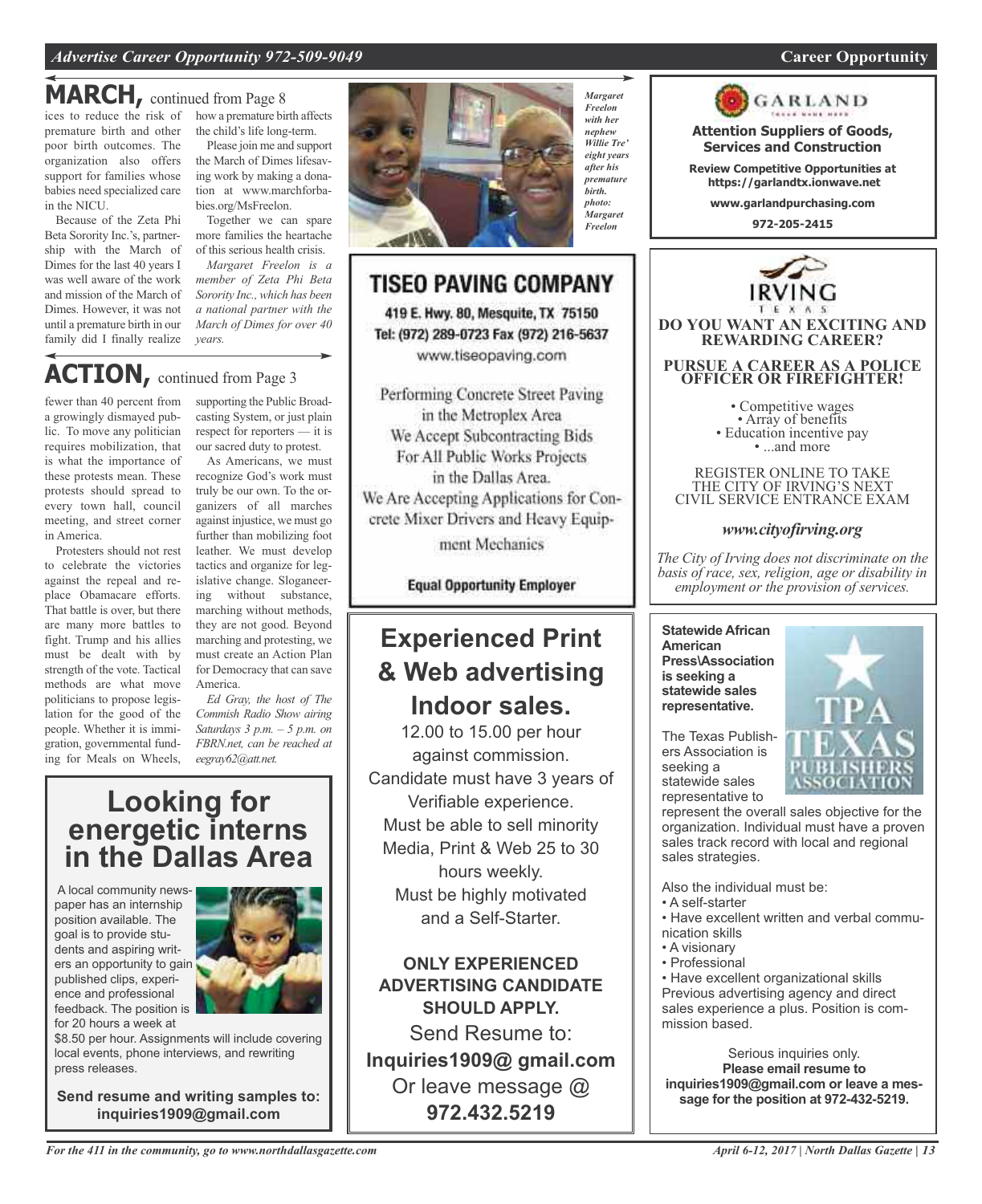#### **BETHEL BIBLE FELLOWSHIP, CARROLLTON (A PLACE TO BELONG)**

*NOTICE: Pastor Woodson serves the community by providing "Professional Therapy and Counseling Services" on a "Sliding Fee" scale. To schedule an appointment call the Pastoral Counseling Center at 972-526-4525 or email the church at www.bethelbiblefelloswhip.org*

#### **April 9, 9:45 a.m.**

You're invited to our Sunday "Prayer and Meditation" at 10 am. You will be blessed and inspired. Also, after morning worship join us for a one hour Bible study at 12 noon.

#### **April 12, 7 p.m.**

Join us in Wednesday's Prayer and Bible Study Class with Senior Pastor Woodson, Pastor Larry Gardner, Bro. Brad White and others teaching a series on "Design for Discipleship, Book 7, Chapter 2." Spiritual maturity is God's desire for you. It's Time to Grow; Ephesians 4:12 & 13.

### **April 13, 7 p.m.**

**(Every other Thursday)** Discouraged, bewildered, questions about the Bible and no one to ask, and you feel imitated in churches? Come Connect-2-Reflect (C2R): Discover Hope and Help for daily living; and, you don't have to be a member to come. Meetings are held in comfortable and relaxed homes one in Carrollton and one in Plano, refreshments will be served.

Dr. Terrance Woodson, Senior Pastor 1944 E. Hebron Parkway Carrollton, TX 75007 972-492-4300 www.bethelbiblefelloswhip.org

#### **CHRIST COMMUNITY CHURCH IN RICHARDSON**

 $\mathcal{L}_\text{max}$  , where  $\mathcal{L}_\text{max}$  and  $\mathcal{L}_\text{max}$ 

**April 8, 7:30 a.m.** All men join us for "Men with Purpose." Hang out with the men of Christ Community for a "to discuss C.E.O (courage, excellence & ownership) Principles!

For information contact David Woodruff and Keith Robbins @men@ccrichardson.org.

#### **Also, April 8,**

You are welcomed to join us for "Transform Dallas Day." Projects include: Hamilton Park Neighborhood Beautification (house painting, minor landscaping, curb addresses, security light installs, & fire safety items. Lunch Provided. Shirt Provided. Call the church for details.

#### **April 9, 8:45 a.m.**

You're invited to our Morning Services as we worship, honor and praise God for His blessings.

#### **April 12**

Join us at 12 Noon with Rev. Viveca Potter teaching on the Word of God; come back at 6:45 p.m. for Corporate Prayer and stay for Senior Pastor Autry at 7:30 p.m. teaching the Word of God. Our youth will come for Food and Fellowship at 7 p.m. followed by Bible Study at 7:30 p.m.

Dr. Terrence Autry, Senior Pastor 701 Centennial 972-991-0200 Richardson, TX 75081 www.Christcommunityrichardson.org

 $\overline{\phantom{a}}$  , and the set of the set of the set of the set of the set of the set of the set of the set of the set of the set of the set of the set of the set of the set of the set of the set of the set of the set of the s

#### **FELLOWSHIP CHRISTIAN CENTER CHURCH IN ALLEN "THE SHIP"**

**F o l l o w u s o n S o c i a l Media** (Facebook, Twitter, YouTube and Vimeo).

**April 9, 8 a.m.** Join us in our Sunday Services as we praise and worship God in the Joycie Turner Fellowship Hall, 200 West Belmont Drive in Allen; followed by our Sunday Worship Services at Bolin Elementary School in Allen, Texas 75002 and bring someone with you, you will be blessed.

#### **April 12, 7 p.m.**

Join us in our Wednesday's 12 Noon-Day Live, Prayer and Bible Study and/or our Wednesday Night Live, Prayer and Bible Study at 7

p.m. to learn more about God's Word at the Joycie Turner Fellowship Hall, 200 West Belmont Drive in Allen. Be encouraged by God's plan for your maturity and His glory; and most of all; be prepared to grow.

name.

us.

April 10, 7 p.m.

Pastor Rickie Rush

Dallas, TX 75237 972-372-4262 www.Ibocchurch.org  $\overline{\phantom{a}}$  , and the set of the set of the set of the set of the set of the set of the set of the set of the set of the set of the set of the set of the set of the set of the set of the set of the set of the set of the s

Join us in Monday School as we grow in God's Word and learn what God has to say to

7701 S Westmoreland Road

**MT. OLIVE CHURCH OF PLANO (MOCOP)**

**April 9, 10 a.m.** Join us for Worship Service as we praise and worship God in 2017 for His Honor and His glory; and don't forget to comeback at 7 p.m. for our Brazilian Church.

Dr. W. L. Stafford, Sr., Ed. D. Senior Pastor 1409 PAvenue Plano, TX 75074 for Sunday Morning Worship and the Admin. Building Address is 200 W. Belmont Drive Allen, TX 75013 972-379-3287 www.theship3c.org

#### **INSPIRING BODY OF CHRIST CHURCH, Let's Go Fishing! MATTHEW 4:19**

 $\overline{\phantom{a}}$  , and the set of the set of the set of the set of the set of the set of the set of the set of the set of the set of the set of the set of the set of the set of the set of the set of the set of the set of the s

### **April 7, 2017**

All men are invited to Men's Ministry meeting each Friday night at 7 p.m., (IBOC promotes proactive male leadership.)

#### **April 9, 10 a.m.** You're invited this Sunday

as we praise, worship, honor and magnify God's Holy

### **MT. OLIVE CHURCH OF PLANO** 300 Chishoim Pl. Plano, TX 75075 972-633-5511 Answers you need, Hope for today

· Sunday School for all ages 8:30 am  $9-30$  am · Sunday Morning Prayer · Sunday Service  $10:00$  am · Wednesday Night Service 7:00 pm Pastor Sam Fenceroy Pastor Gloria Fenceroy www.mocop.org Radio Programs 'Vision & Truth Live" "Truth Made Simple" Call Pastor Sam<br>Every Sun, 9:00pm-10:00pm<br>KWRD 193.7 FM THE WORD Listen to Pastor St<br>Mor: Fri. 5.25pm 5:30pm KODN 1040 AM

# Pastor Gloria Fenceroy

### **SHILOH MBC COMMUNITY**

Come and connect to God through Shiloh; grow in Christ through the study of God's Word; and Serve God through service to each other and to the world. John  $12.26$ 

### **April 9, 8 a.m. and 11 a.m.**

Join us for Worship Services

#### **April 12, 7 p.m.**

You're invited to our Wednesday's Bible Study class; you will learn what God has to say to us. Come to be encouraged by God's plan for your spiritual growth and His glory.

Senior Pastor and

is waiting for you...

300 Chisholm Place Plano, TX 75075 972-633-5511

 $\overline{\phantom{a}}$  , and the set of the set of the set of the set of the set of the set of the set of the set of the set of the set of the set of the set of the set of the set of the set of the set of the set of the set of the s



Pastor Sam Fenceroy



### **IN PLANO (WHERE BECOMES FAMILY)**

and fellowship as we give God all glory, honor and



Kedra A. Flowers CPA PC

### www.IRSsafe.com

NDG now has a "Special Advertising Package"for churches and non-profit organizations that need to let the community know about your Special Event.

### Opportunity You Can Measure...

### **Church Events**

- Church Anniversary
- Pastor's Anniversary
- Women's Day
- Men's Day

### **Non-Profit Org. Events**

- Fundraisers
- (Concerts)
- Special Events
- (Personal or Community)

### Special Rate \$199

(Black & White, per insertion) Ad size - 4.905"x 6"(Quarter Page, B&W) (NOTE: Color Ad \$75 extra per inserion) Production disclaimer - NDG ad meake-ready is not included in promotion. Layout/production of "copy ready"ad will be a nominal extra cost. E-mail ad copy to: Marketing@NorthDallasGazette.com or call our Marketing Department today! -509-9



#### *For the 411 in the community, go to www.northdallasgazette.com*

### **Church Happenings www.NorthDallasGazette.com**

Word."

praise.

#### **April 12, 7 p.m.** You're invited to our Wednesday's Bible Study to learn more about God's Word. Come and be encouraged by God's plan for your maturity and growth; it's all for His glory and His honor. We are, "Growing in Christ

through the study of His

Our church ministries offer opportunities for motivation and growth; join us and see. Be blessed of the Lord.

Dr. Isaiah Joshua, Jr. Senior Pastor 920 E. 14th Street Plano, TX 75074 972-423-6695 www.smbcplano.org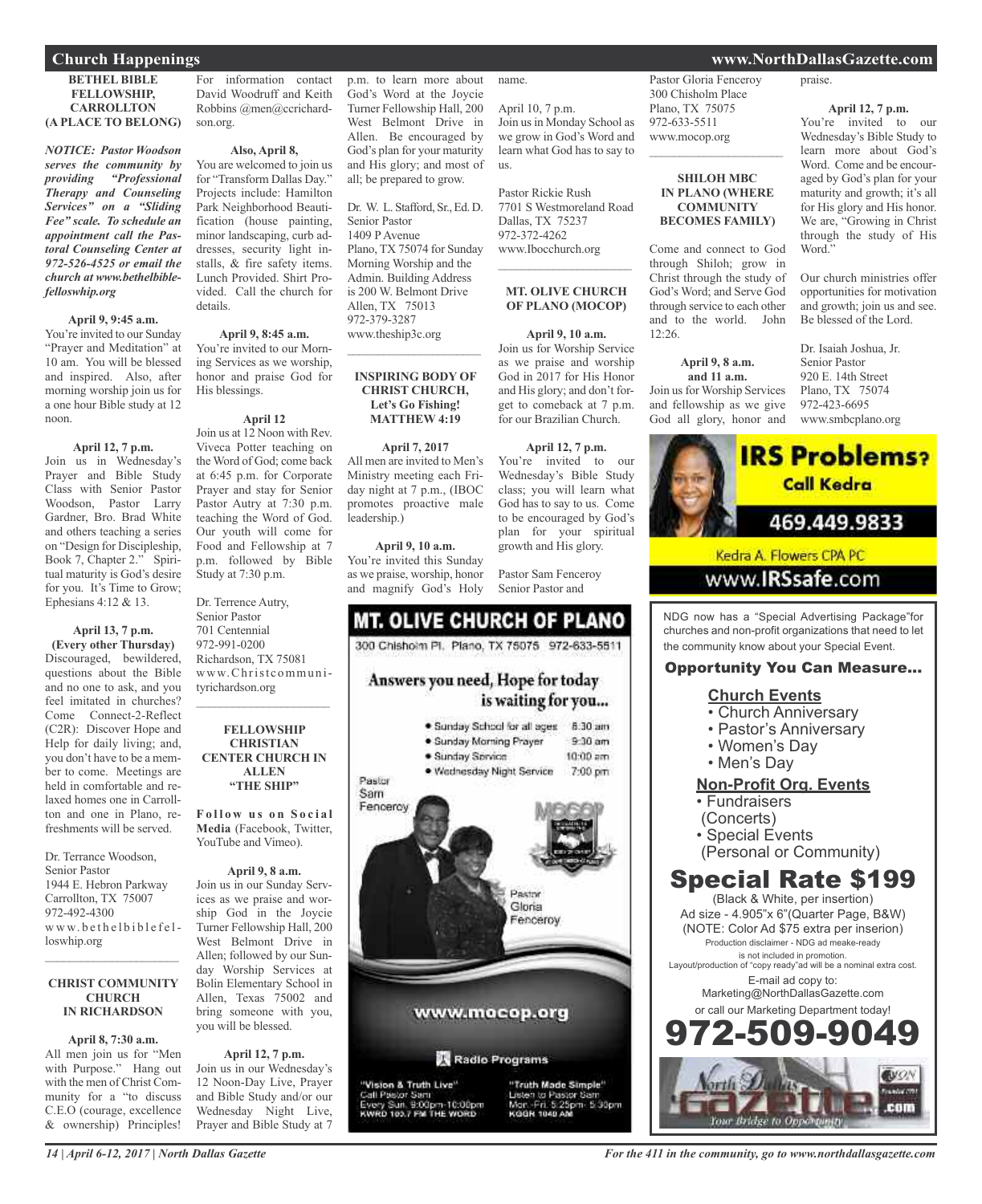#### **www.NorthDallasGazette.com Church Directory**

# **Black females honored by the U. S. Post Office from 1978-2017, Part 2**



*Send email to: businessoffice@ northdallasgazette.com to sign up for Sister Tarpley's weekly electronic newsletter.*

**Hattie McDaniel (2006)** - McDaniel, the first Black woman to win an Academy Award for her supporting role in Gone With The Wind. While Gone With The Wind isthe role she's most famous for she actually participated in over 300 films but was only credited for 80.

In addition to the barrier she broke in her acting career, McDaniel was also the first Black woman to sing opera on the radio. To date, she is the only Oscar winner honored with a postage stamp.

**Ella Fitzgerald (2007)** - During Fitzgerald's 59 year recording career, she sold over 40 million copies of the 70 plus albums she released. Fitzgerald, known for her horn-like tonal quality, won 13 Grammys, was awarded the National Medal of Arts by Ronald Reagan and the Presidential Medal of Freedom by President George H.W. Bush.

**Ethel L. Payne** - An internationally recognized writer and commentator, Ethel L. Payne was a syndicated columnist and longtime reporter for the Chicago Defender, one of the leading African-American newspapers in the United States. She was the first African-American woman to receive accreditation as a White House correspondent. In her honor, the prestigious annual Ethel L.

Payne International Award for Excellence in Journalism was established in 1998. This stamp was issued September 14, 2002

**Billie Holiday** - Born Eleanora Fagan, Billie Holiday was one of the most influential jazz singers of all time. Known as "Lady Day," she had a distinctive light timbre and graceful phrasing, even when singing popular jazz tunes dealing with heartbreak, despair, and loneliness. But whether the song was heavy and sorrowful or light and lively, Holiday's presentation always seemed to carry a somber, wounded sadness and powerful emotional intensity. This stamp was issued September 17, 1994. Mahalia Jackson - Known as the "queen of gospel music," Mahalia Jackson started singing in church choirs as a young child. She began recording in her early twenties, and received national recognition by appearing at Carnegie Hall and on The Ed Sullivan Show.An active participant in the civil rights movement, she sang at the March on Washington in 1963 and at the funeral for Martin Luther King, Jr. This stamp was issued July 15, 1998.

**"Ma" Rainey** - Born Gertrude Malissa Nix Pridgett, "Ma" Rainey was called the "mother of the blues." She specialized in a down-home style of classic blues, and her fame grew simultaneously with the spread of the blues genre. This stamp was issued September 17, 1994. **Sister Rosetta Tharpe** -

Sister Rosetta Tharpe was one of many Black gospel



stamp was issued July 15, 1998. **Dinah Washington** -

Born Ruth Jones in 1924, Dinah Washington became one of America's most popular and versatile singers. She began her career as a gospel singer, established herself as the "queen of the blues," and also made recordings of jazz, pop, rhythm and blues, and even

singers who contributed to American music. She was known for her signature guitar style, and she introduced gospel music into nightclubs as well as concert halls. This

song was "What a Difference a Day Makes." Unfortunately, her life was tragically cutshort when she died after an accidental overdose of prescription drugs. This stamp was issued June 16, 1993.

**Dorothy I. Height** - Dorothy Height spent her life fighting for racial and gender equality. The 40th stamp in the Black Heritage series will honor the women's rights icon in 2017. Height, Ph.D., 10th National President (1947- 1956) of Delta Sigma Theta

country songs. Her signature Sorority, Inc., was appointed by President Carter to the Presidential Commission on a National Agenda for the

1980s. She also served as president of the National Council of Negro Women for more than 40 years.



*Dr. Genice Nelson, a PhD specializing in Sickle Cell Disease-Anemia symptoms.*



*For the 411 in the community, go to www.northdallasgazette.com*

www.smbcplano.org